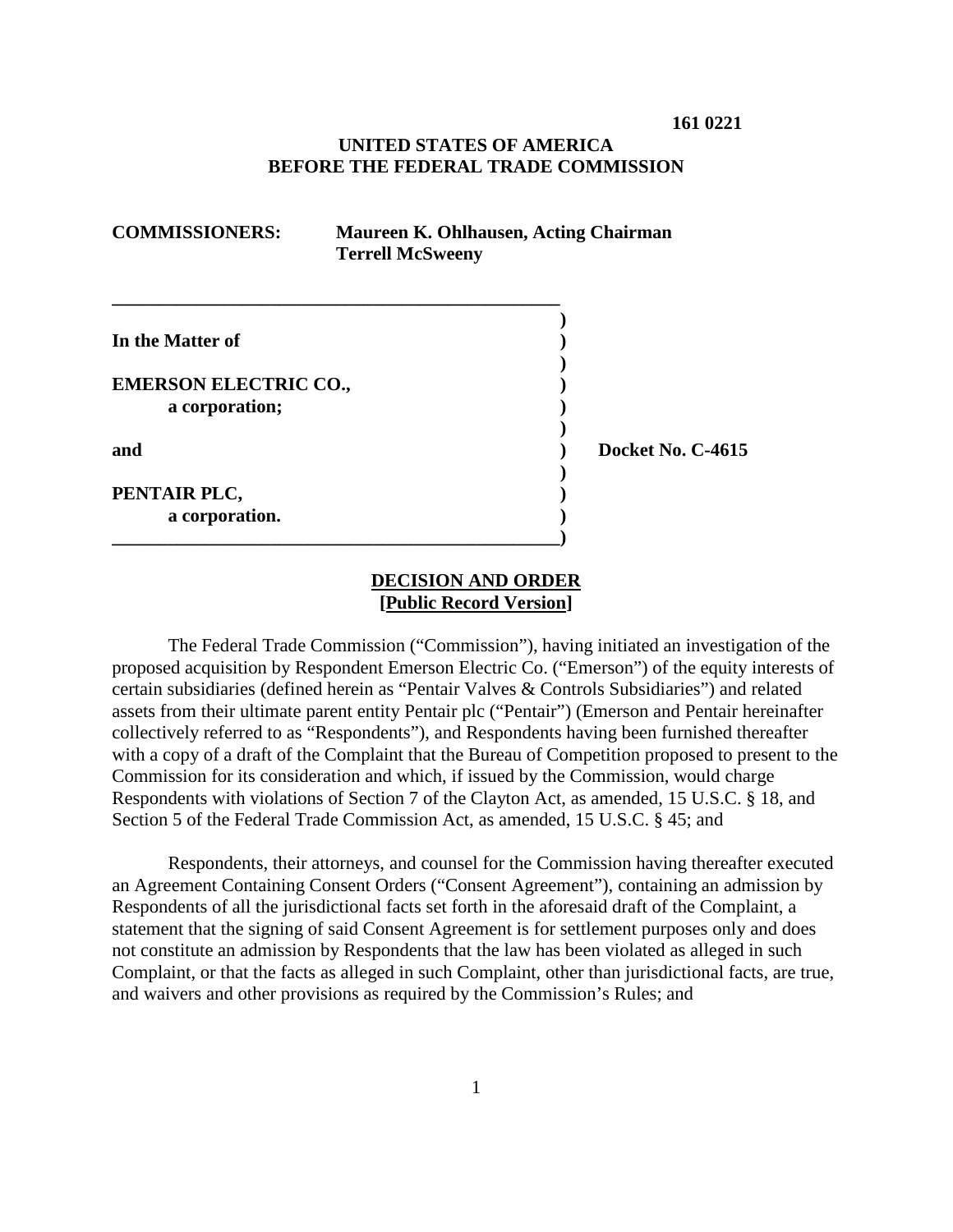The Commission having thereafter considered the matter and having determined that it had reason to believe that Respondents have violated the said Acts, and that a Complaint should issue stating its charges in that respect, and having thereupon issued its Complaint and an Order to Maintain Assets, and having accepted the executed Consent Agreement and placed such Consent Agreement on the public record for a period of thirty (30) days for the receipt and consideration of public comments, now in further conformity with the procedure described in Commission Rule 2.34, 16 C.F.R. § 2.34, the Commission hereby makes the following jurisdictional findings and issues the following Decision and Order ("Order"):

- 1. Respondent Emerson is a corporation organized, existing, and doing business under and by virtue of the laws of the State of Missouri with its principal executive offices located at 8000 West Florissant Avenue, St. Louis, Missouri 63136.
- 2. Respondent Pentair is a corporation organized, existing, and doing business under and by virtue of the laws of the Republic of Ireland with its principal executive offices located at 43 London Wall, London, EC2M 5TF, United Kingdom, and its United States address for service of process and the Complaint, the Decision and Order, and the Order to Maintain Assets, as follows: General Counsel, Pentair plc, c/o Flow Control US Holding Corporation, 5500 Wayzata Blvd., Suite 800, Golden Valley, Minnesota 55416-1251.
- 3. The Commission has jurisdiction over the subject matter of this proceeding and over the Respondents, and the proceeding is in the public interest.

# **ORDER**

### **I.**

**IT IS ORDERED** that, as used in the Order, the following definitions shall apply:

- A. "Emerson" means: Emerson Electric Co.; its directors, officers, employees, agents, representatives, successors, and assigns; and its joint ventures, subsidiaries, divisions, groups, and affiliates, in each case controlled by Emerson Electric Co., and the respective directors, officers, employees, agents, representatives, successors, and assigns of each. After the Acquisition, Emerson shall include the Pentair Valves & Controls Subsidiaries.
- B. "Pentair" means: Pentair plc; its directors, officers, employees, agents, representatives, successors, and assigns; and its joint ventures, subsidiaries, divisions, groups, and affiliates, in each case controlled by Pentair plc, and the respective directors, officers, employees, agents, representatives, successors, and assigns of each.
- C. "Commission" means the Federal Trade Commission.
- D. "Respondents" means Emerson and Pentair, individually and collectively.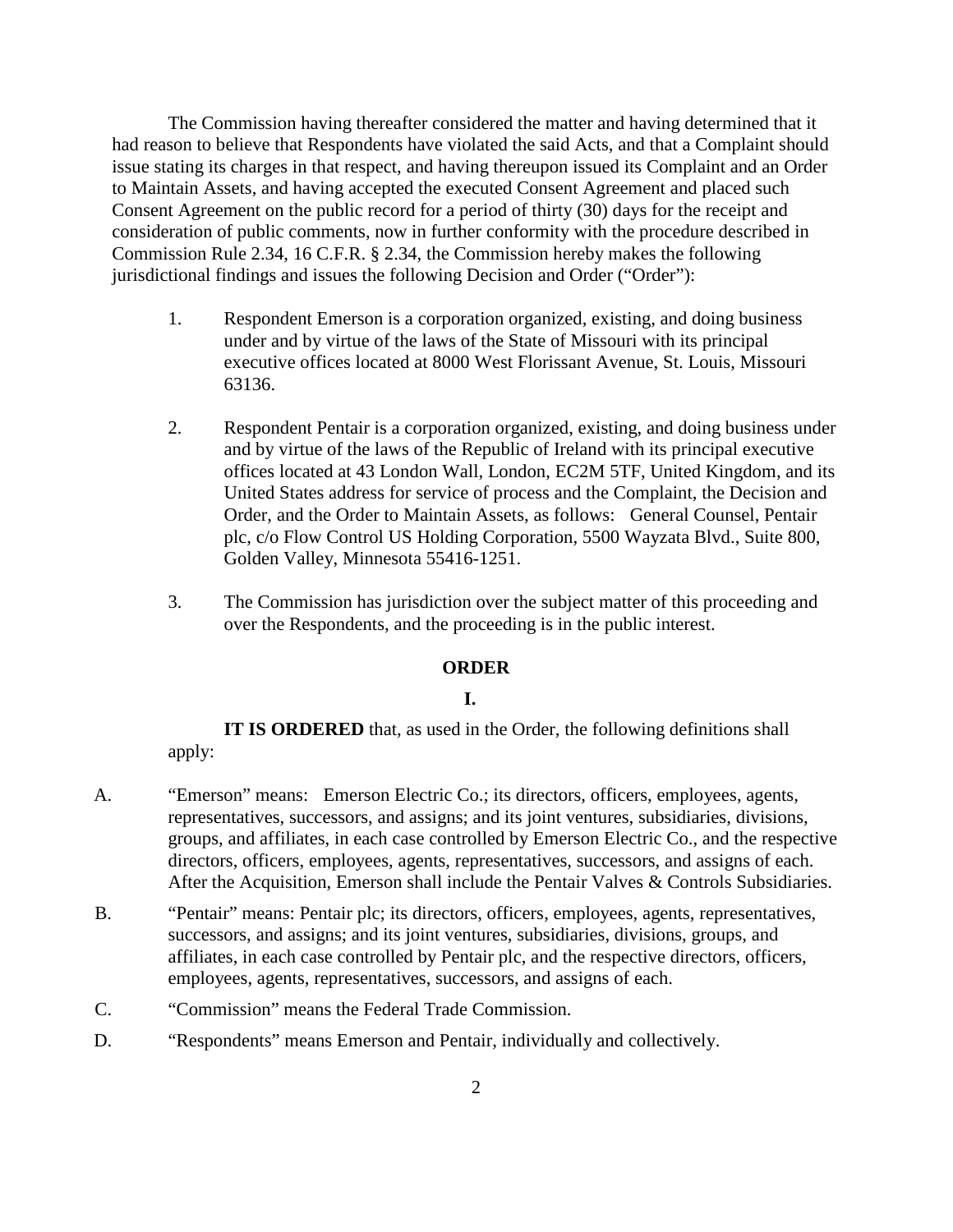- E. "Acquirer(s)" means the following:
	- 1. a Person specified by name in this Order to acquire particular assets or rights that a Respondent is required to assign, grant, license, divest, transfer, deliver, or otherwise convey pursuant to this Order and that has been approved by the Commission to accomplish the requirements of this Order in connection with the Commission's determination to make this Order final and effective; or
	- 2. a Person approved by the Commission to acquire particular assets or rights that a Respondent is required to assign, grant, license, divest, transfer, deliver, or otherwise convey pursuant to this Order.
- F. "Acquisition" means Respondent Emerson's acquisition of the Pentair Valves & Controls Subsidiaries pursuant to the Acquisition Agreement.
- G. "Acquisition Agreement" means the *Share Purchase Agreement* dated as of August 18, 2016, by and between Emerson Electric Co. and Pentair Plc that was submitted by Emerson to the Commission in this matter. The Acquisition Agreement is contained in Non-Public Appendix I.
- H. "Acquisition Date" means the earlier of the following dates: (i) the date on which Respondent Emerson acquires fifty percent (50%) or more of the voting securities or other equity interests of any of the Pentair Valves  $\&$  Controls Subsidiaries; or (ii) the date on which Respondent Emerson acquires any of the assets related to such subsidiaries.
- I. "Agency(ies)" means any government regulatory authority or authorities in the world responsible for granting approval(s), clearance(s), qualification(s), license(s), or permit(s) for any aspect of the research, Development, manufacture, marketing, distribution, or sale of a Westlock Product.
- J. "Business" means the research, Development, manufacture, commercialization, distribution, marketing, importation, advertisement, and sale of a product.
- K. "Closing Date" means the date on which a Respondent (or a Divestiture Trustee) consummates a transaction to assign, grant, license, divest, transfer, deliver, or otherwise convey the Westlock Assets to an Acquirer pursuant to this Order.
- L. "Confidential Business Information" means all information owned by, or in the possession or control of, a Respondent that is not in the public domain and that is directly related to the conduct of the Business related to a Westlock Product(s). The term "Confidential Business Information" *excludes* the following:
	- 1. information relating to a Respondent's general business strategies or practices that does not discuss with particularity the Westlock Products;
	- 2. information that is contained in documents, records, or books of a Respondent that is provided to an Acquirer by a Respondent that is unrelated to the Westlock Products or that is exclusively related to Retained Product(s); and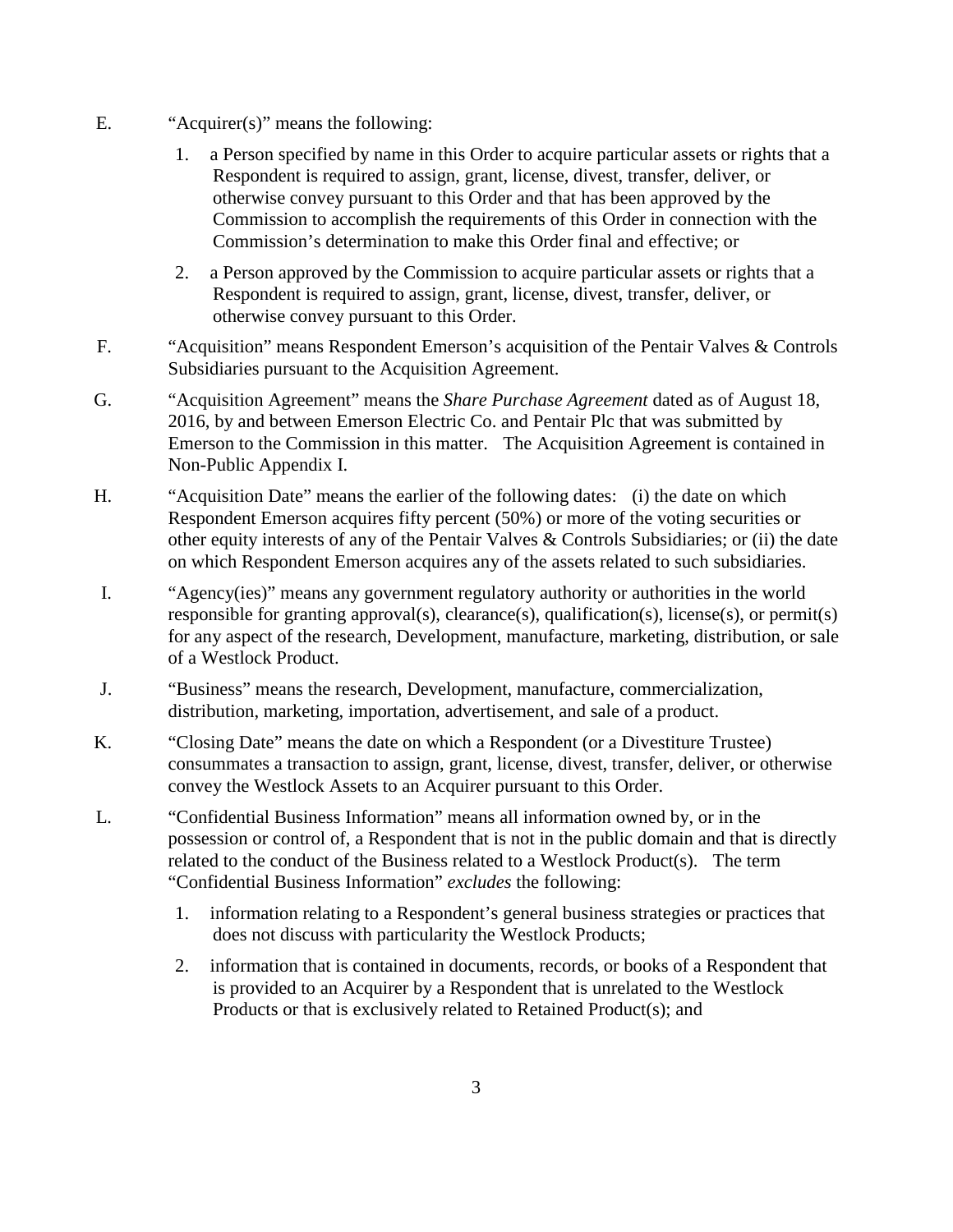- 3. information that is protected by the attorney work product, attorney-client, joint defense, or other privilege prepared in connection with the Acquisition and relating to any United States, state, or foreign antitrust or competition Laws.
- M. "Copyrights" means rights to all original works of authorship of any kind directly related to a Westlock Product and any registrations and applications for registrations thereof within the United States of America.
- N. "Crane" means Crane Co., a corporation organized, existing and doing business under and by virtue of the laws of the State of Delaware with its principal executive offices located at 100 First Stamford Place, Stamford, Connecticut 06902.
- O. "Development" means all research and development activities, including, without limitation the following: design (including, without limitation, customized design for a particular customer(s)); process development; manufacturing scale-up; development-stage manufacturing; quality assurance/quality control development; statistical analysis and report writing; mechanical properties testing; performance testing; safety testing; conducting experiments for the purpose of obtaining or achieving any and all Product Approvals and Certifications. "Develop" means to engage in Development.
- P. "Direct Cost" means a cost not to exceed the cost of labor, material, travel, and other expenditures to the extent the costs are directly incurred to provide the relevant assistance or service. "Direct Cost" to the Acquirer for its use of any of a Respondent's employees' labor shall not exceed the average hourly wage rate for such employee.
- Q. "Divestiture Trustee" means the trustee appointed by the Commission pursuant to Paragraph IV of this Order.
- R. "Domain Name" means the domain name(s) (uniform resource locators), and registration(s) thereof, issued by any Person or authority that issues and maintains the domain name registration; *provided, however*, "Domain Name" shall not include any trademark or service mark rights to such domain names other than the rights to the Trademarks required to be divested.
- S. "Government Entity" means any Federal, state, local, or non-U.S. government; any court, legislature, government agency, government department, or government commission; or any judicial or regulatory authority of any government.
- T. "High Volume Account(s)" means any retailer, wholesaler, or distributor whose annual or projected annual purchase amounts, in units or in dollars, of a Westlock Product in the United States of America from a Respondent, was or was forecasted (prior to the contemplation of the Acquisition and subsequent divestiture) to be among the top twenty (20) highest such purchase amounts of that Respondent's total sales of that Westlock Product to U.S. customers on any of the following dates: (i) the end of the last quarter that immediately preceded the date of the public announcement of the proposed Acquisition; (ii) the end of the last quarter that immediately preceded the Acquisition Date; (iii) the end of the last quarter that immediately preceded the Closing Date for the relevant assets; (iv) for forecasts of purchases of the Westlock Product, the quarter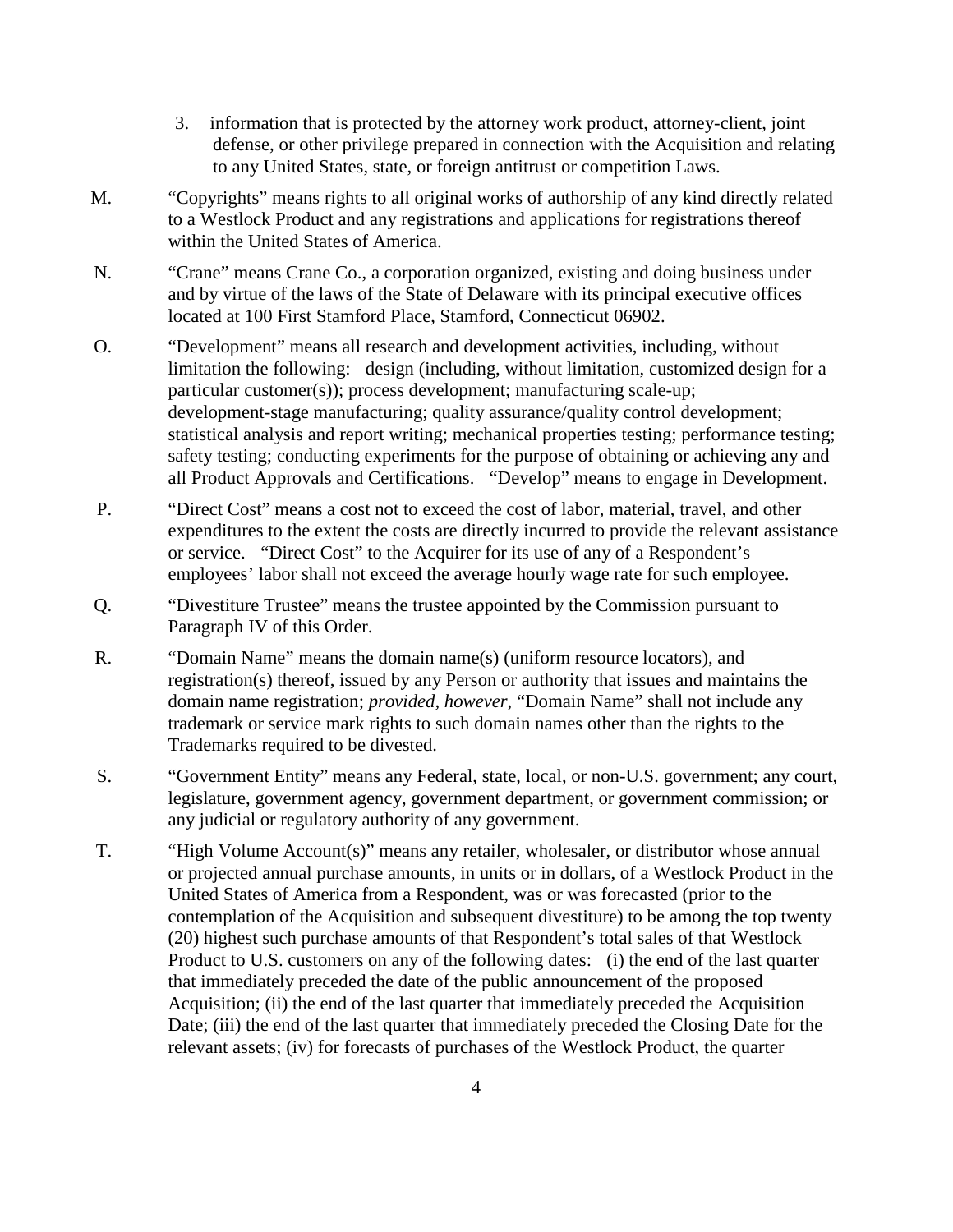immediately following the Closing Date.

- U. "Law" means all laws, statutes, rules, regulations, ordinances, and other pronouncements by any Government Entity having the effect of law.
- V. "Manufacturing Employees" means all employees of a Respondent whose primary work responsibilities were in the Business of the Westlock Products within the eighteen (18) month period immediately prior to the Closing Date and have directly participated in any of the following: (i) defining the commercial manufacturing process, (ii) confirming that the manufacturing process is capable of reproducible commercial manufacturing, (iii) formulating the manufacturing process performance qualification protocol, (iv) controlling the manufacturing process to assure performance product quality, (iv) assuring that during routine manufacturing the process remains in a state of control, (v) collecting and evaluating data for the purposes of providing scientific evidence that the manufacturing process is capable of consistently delivering quality products, (vi) managing the operation of the manufacturing process, or (vii) managing the technological transfer of the manufacturing process to a different facility, of the Manufacturing Technology of a Westlock Product (unless such participation consisted solely of oversight of legal, accounting, tax, or financial compliance).
- W. "Manufacturing Equipment" means all fixtures, equipment (including, without limitation, technical equipment and computers), and machinery that is being used or has been used at the Westlock Production Facility at any time since the Respondents entered into the Acquisition Agreement, in the research, Development, or manufacture of a Westlock Product and that is suitable for use in the research, Development, or manufacture of a Westlock Product as of the Closing Date.
- X. "Manufacturing Technology" means all technology, trade secrets, know-how, designs, ideas, concepts and proprietary information (whether patented, patentable, or otherwise) used within the five (5) year period immediately prior to the Closing Date by Respondent Pentair (or its predecessor(s) in ownership of Westlock Controls Corporation) to manufacture each Westlock Product, including, but not limited to, the following:
	- 1. all product specifications, product designs and design protocols, including without limitation, the exact combination, design, array and identity and specifications of all components that achieve a particular set of application and end-use characteristics in a final Westlock Product;
	- 2. manufacturing processes, analytical methods, flow diagrams and other related manuals and drawings;
	- 3. standard operating procedures;
	- 4. quality assurance and control procedures;
	- 5. control history;
	- 6. research and Development records;
	- 7. annual product reviews;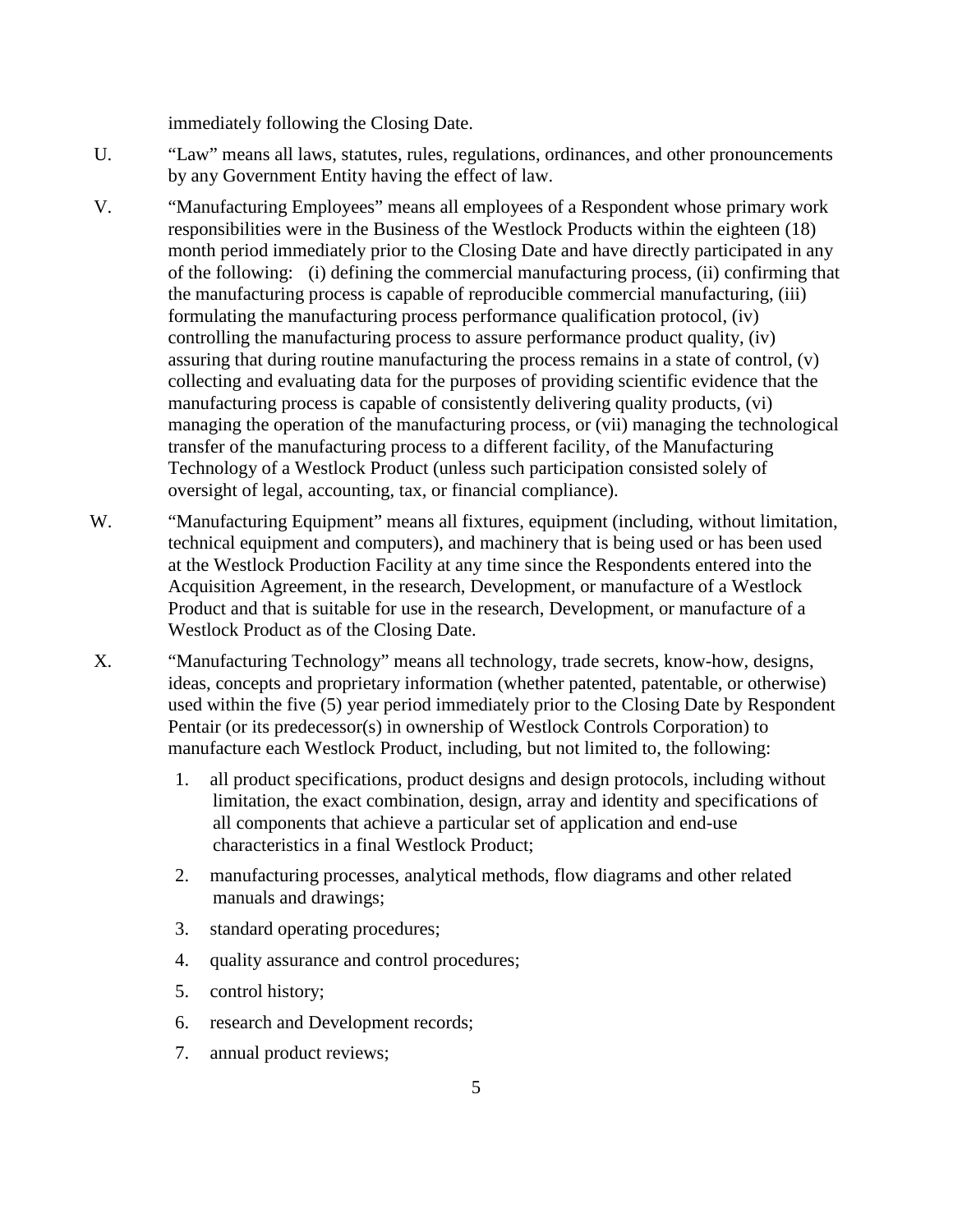- 8. supplier lists;
- 9. labeling and product manuals;
- 10. manuals and technical information provided to employees, customers, distributors, suppliers, agents, licensees, including, without limitation, manufacturing, equipment and engineering manuals and drawings;
- 11. repair and performance records related to the Manufacturing Equipment for the two (2) year period immediately preceding the Closing Date;
- 12. records related to the protective workplace safety standards related to the Manufacturing Equipment for the two (2) year period immediately preceding the Closing Date;
- 13. audits of manufacturing methods for the Westlock Products conducted by any Agency, end-use customer, or any Standards and Certification Organization; and
- 14. all other information related to the manufacturing process.
- Y. "Marketing Materials" means all marketing materials used specifically in the marketing or sale of each Westlock Product in the United States of America as of the Closing Date, including, without limitation, all advertising materials, training materials, product data, mailing lists, sales materials (*e.g*., vendor/distributor lists, sales data), marketing information (*e.g.*, competitor information, research data, market intelligence reports, statistical programs (if any) used for marketing and sales research), customer information (including customer net purchase information to be provided on the basis of either dollars and/or units for each month, quarter or year), sales forecasting models, educational materials, and advertising and display materials, speaker lists, promotional and marketing materials to be provided to distributors and/or end-use customer (*e.g*. specification sheets, installation instructions, and technical specifications), Website content and advertising and display materials, artwork for the production of packaging components, television masters, and other similar materials related to each Westlock Product.
- Z. "Monitor" means any monitor appointed pursuant to Paragraph III of this Order or Paragraph III of the related Order to Maintain Assets.
- AA. "Order Date" means the date on which the final Decision and Order in this matter is issued by the Commission.
- BB. "Order to Maintain Assets" means the Order to Maintain Assets incorporated into and made a part of the Agreement Containing Consent Orders.
- CC. "Orders" means this Decision and Order and the related Order to Maintain Assets.
- DD. "Patent(s)" means all patents and patent applications, including provisional patent applications, invention disclosures, certificates of invention and applications for certificates of invention, and statutory invention registrations, in each case filed, or in existence, on or before the Closing Date (*except* where this Order specifies a different time), and includes all reissues, additions, divisions, continuations, continuations-in-part, supplementary protection certificates, extensions and reexaminations thereof, all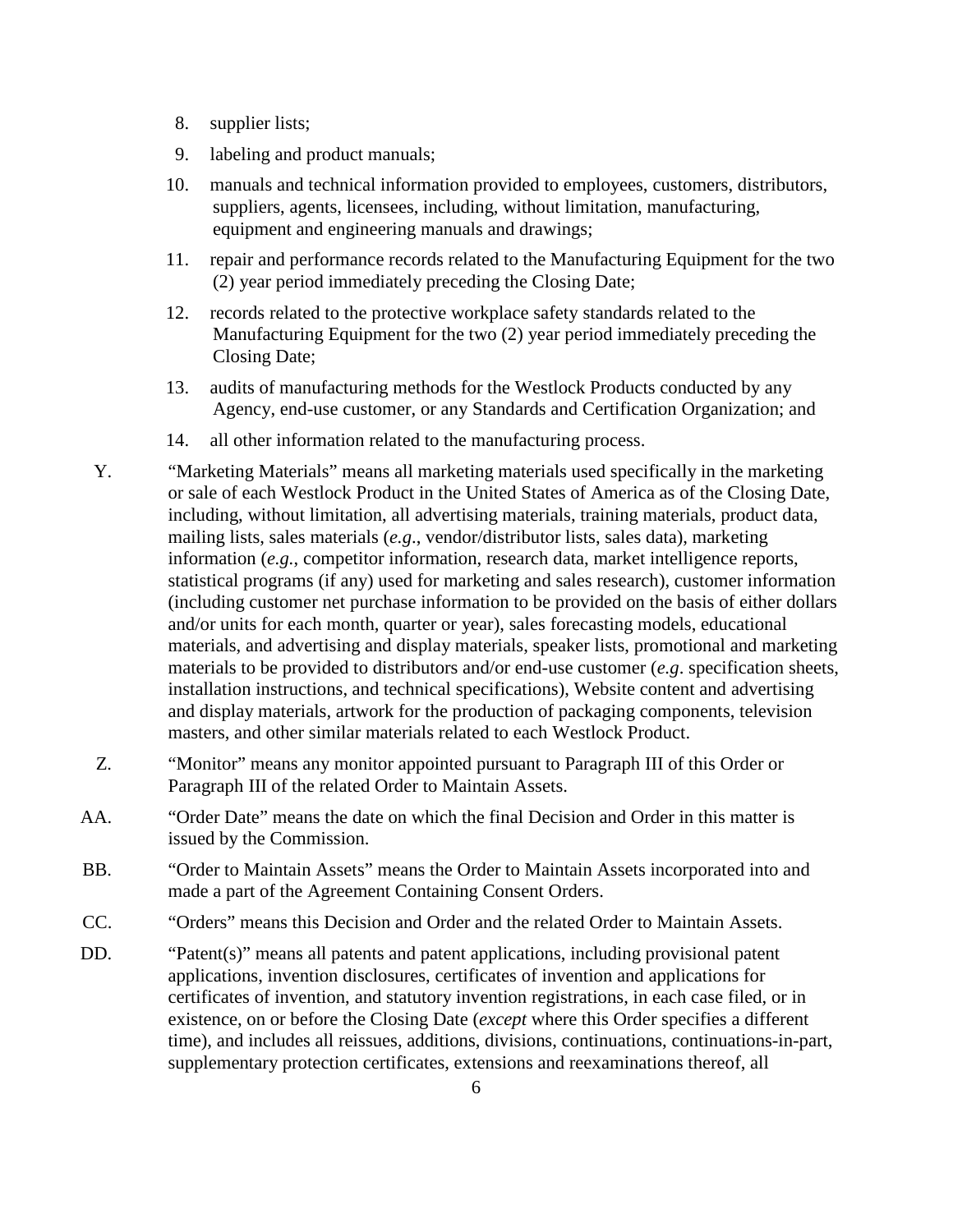inventions disclosed therein, and all rights therein provided by international treaties and conventions.

- EE. "Pentair Valves & Controls Subsidiaries" means the following entities (listed with the respective country location of their principal executive offices), individually and collectively: Flow Control Holding GmbH & Co. KG (Germany); Flow Control Holding Verwaltungs GmbH (Germany); Flow Control US Holding Corporation (United States - Minnesota), a subsidiary of which is Westlock Controls Corporation; Flow Control Technologies SA (French Republic); Generale de Robinetterie Industrielle et de Systemes de Surete (GRISS) S.A. (French Republic); Pentair Brazil Holding S.a.r.l. (Luxembourg); Pentair Flow Control AG (Swiss Confederation); Pentair Flow Control Holdings Ltd. (Isle of Man); Pentair Flow Control International Holdings C, LLC (United States – Minnesota); Pentair Flow Control Pacific Pty. Limited (Australia); Pentair Holding III (Denmark) ApS (Denmark); Pentair Middle East Holdings, LLC (United States - Minnesota); Pentair Sales Ireland Ltd. (Ireland); Pentair SSC Australia Pty Limited (Australia); Pentair Valves & Controls Africa (PTY) LTD (South Africa); Pentair Valves & Controls Argentina S.A. (Argentina); Pentair Valves & Controls Brasil Ltda. (Brazil); Pentair Valves & Controls Canada, Inc. (Canada); Pentair Valves & Controls Czech s.r.o. (Czech Republic); Pentair Valves & Controls Hungary Ltd. (Hungary); Pentair Valves & Controls Japan Co., Ltd. (Japan); Pentair Valves & Controls Netherlands B.V. (Netherlands); Pentair Valves & Controls Peru S.A. (Peru); Pentair Valves & Controls Polska Sp.z.o.o. (Poland); Pentair Valves & Controls Singapore Pte Ltd. (Singapore); Pentair Valves & Controls South Africa (Proprietary) Limited (South Africa); Pentair Valves & Controls (Thailand) Ltd. (Thailand); PT Pentair Indonesia (Indonesia); Sempell GmbH (Germany); Taiwan Valve Co., Ltd. (Taiwan); and Westlock Equipamentos de Controle Ltda. (Brazil).
- FF. "Person" means any individual, partnership, joint venture, firm, corporation, association, trust, unincorporated organization, or other business or Government Entity, and any subsidiaries, divisions, groups, or affiliates thereof.
- GG. "Product Approval(s) and Certification(s)" means any approvals, specifications, certifications, registrations, permits, licenses, consents, authorizations, and other approvals, and pending applications and requests therefor, required by applicable Agencies or Standards and Certification Organizations related to the research, Development, manufacture, distribution, finishing, packaging, marketing, sale, storage, or transport of a product within the United States of America that have been adopted or required as of the Closing Date by any of the following:
	- 1. applicable Agencies (*e.g.,* the ATEX directives of the European Union);
	- 2. applicable Standards and Certification Organizations;
	- 3. direct purchasers of the Westlock Products;
	- 4. end-users of the Westlock Products, including, without limitation, any Governmental Entity of the United States of America; and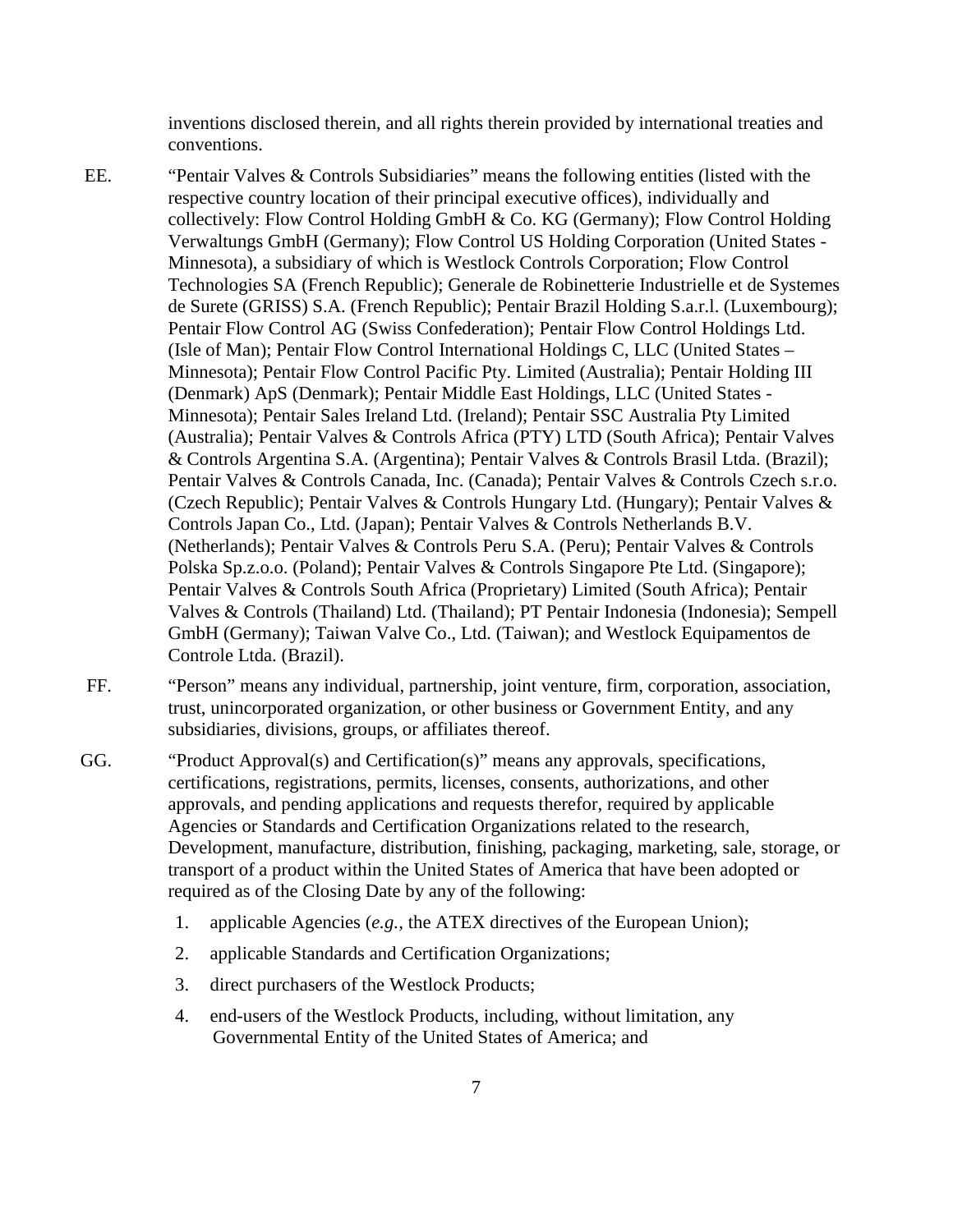- 5. engineering and procurement firms and valve automation centers.
- HH. "Product Contracts" means all contracts or agreements between a Respondent and a Third party:
	- 1. that make specific reference to a Westlock Product and pursuant to which any Third Party is obligated to purchase, or has the option to purchase without further negotiation of terms, that Westlock Product from a Respondent;
	- 2. pursuant to which a Respondent had or has as of the Closing Date the ability to independently purchase the raw materials, inputs or component(s), or had planned to purchase the raw materials, inputs, or component(s) from any Third Party, for use in connection with the manufacture of a Westlock Product;
	- 3. pursuant to which a Third Party manufactures or plans to manufacture a Westlock Product in order to provide it to a Respondent;
	- 4. pursuant to which a Third Party markets, sells or distributes a Westlock Product;
	- 5. pursuant to which a Third Party provides or plans to provide any part of the manufacturing process including, without limitation, the assembly or packaging of a Westlock Product;
	- 6. pursuant to which a Third Party provides the Manufacturing Technology related to a Westlock Product to a Respondent;
	- 7. pursuant to which a Third Party is licensed by a Respondent to use the Manufacturing Technology related to the Westlock Product;
	- 8. constituting confidentiality agreements related to a Westlock Product;
	- 9. involving any royalty, licensing, covenant not to sue, or similar arrangement related to a Westlock Product;
	- 10. pursuant to which a Third Party provides any specialized services necessary to the research, Development, manufacture, or distribution of a Westlock Product to a Respondent including, but not limited to, consultation arrangements; and/or
	- 11. pursuant to which any Third Party collaborates with a Respondent in the performance of research, Development, marketing, distribution, or selling of a Westlock Product or Westlock's Business;
	- 12. pursuant to which a Respondent leases building(s) or equipment related to the Business of Westlock;
	- 13. pursuant to which a Respondent licenses Software related to the Business of Westlock;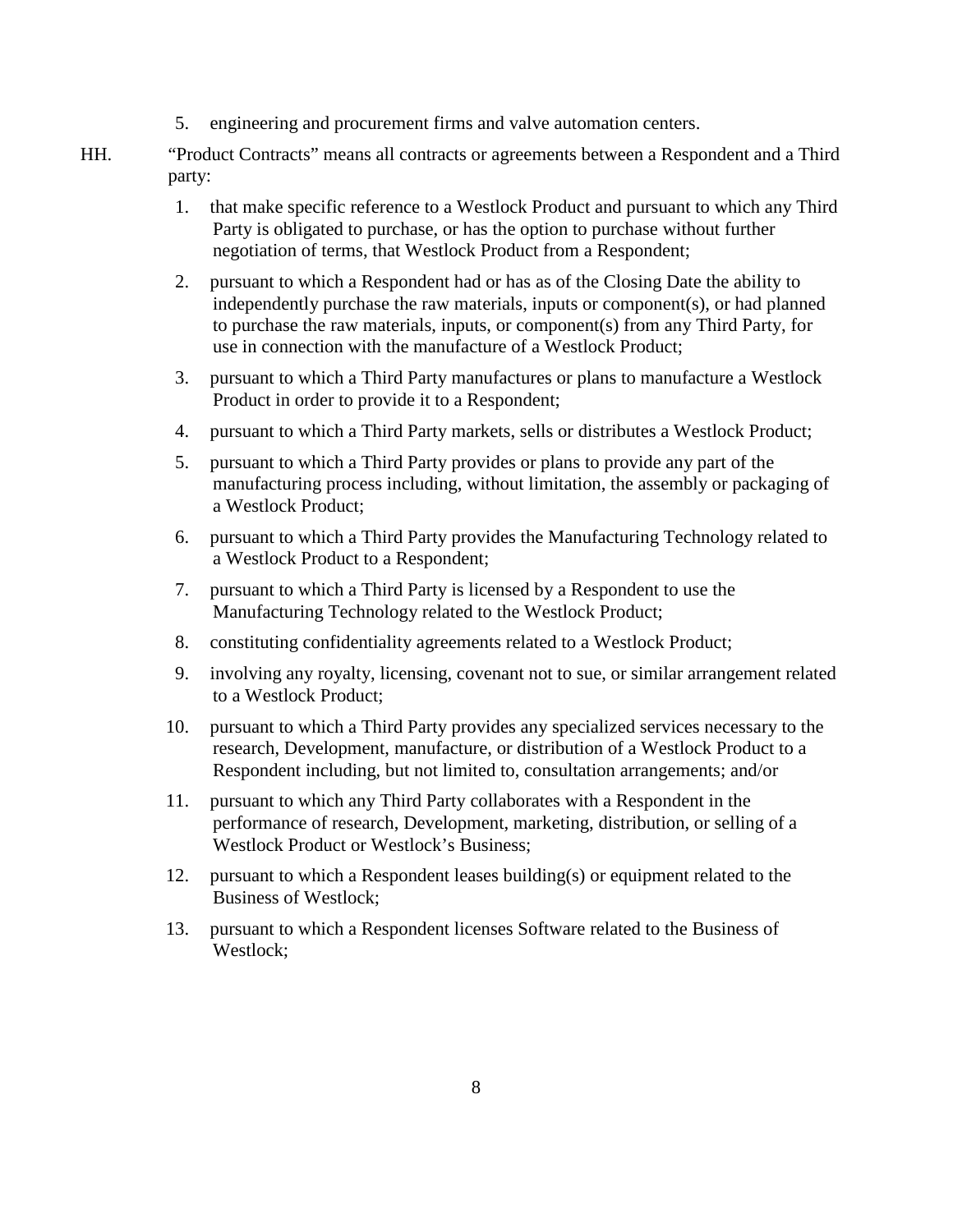*provided, however*, that where any such contract or agreement also relates to a Retained Product(s), a Respondent shall, at the Acquirer's option, assign or otherwise make available to the Acquirer all such rights under the contract or agreement as are related to the Westlock Product, but concurrently may retain similar rights for the purposes of the Retained Product(s).

- II. "Product Employee Information" means the following, for each Westlock Core Employee, as and to the extent permitted by Law:
	- 1. a complete and accurate list containing the name of each Westlock Core Employee (including former employees who were employed by a Respondent within ninety (90) days of the execution date of any Remedial Agreement); and
	- 2. with respect to each such employee, the following information:
		- a. direct contact information for the employee, including telephone number;
		- b. the date of hire and effective service date;
		- c. job title or position held;
		- d. a specific description of the employee's responsibilities related to the relevant Westlock Product; *provided, however*, in lieu of this description, a Respondent may provide the employee's most recent performance appraisal;
		- e. the base salary or current wages;
		- f. the most recent bonus paid, aggregate annual compensation for the relevant Respondent's last fiscal year, and current target or guaranteed bonus, if any;
		- g. employment status (*i.e.,* active or on leave or disability; full-time or part-time);
		- h. all other material terms and conditions of employment in regard to such employee that are not otherwise generally available to similarly situated employees; and
	- 3. at the Acquirer's option or the Proposed Acquirer's option (as applicable), copies of all employee benefit plans and summary plan descriptions (if any) applicable to the relevant employees.
- JJ. "Product Intellectual Property" means all of the following intellectual property related to any Westlock Product (other than Product Licensed Intellectual Property) that is owned, licensed, held, or controlled by a Respondent (including, without limitation, all such intellectual property held by Pentair Flow Control AG) as of the Closing Date:
	- 1. Patents;
	- 2. Copyrights;
	- 3. Software;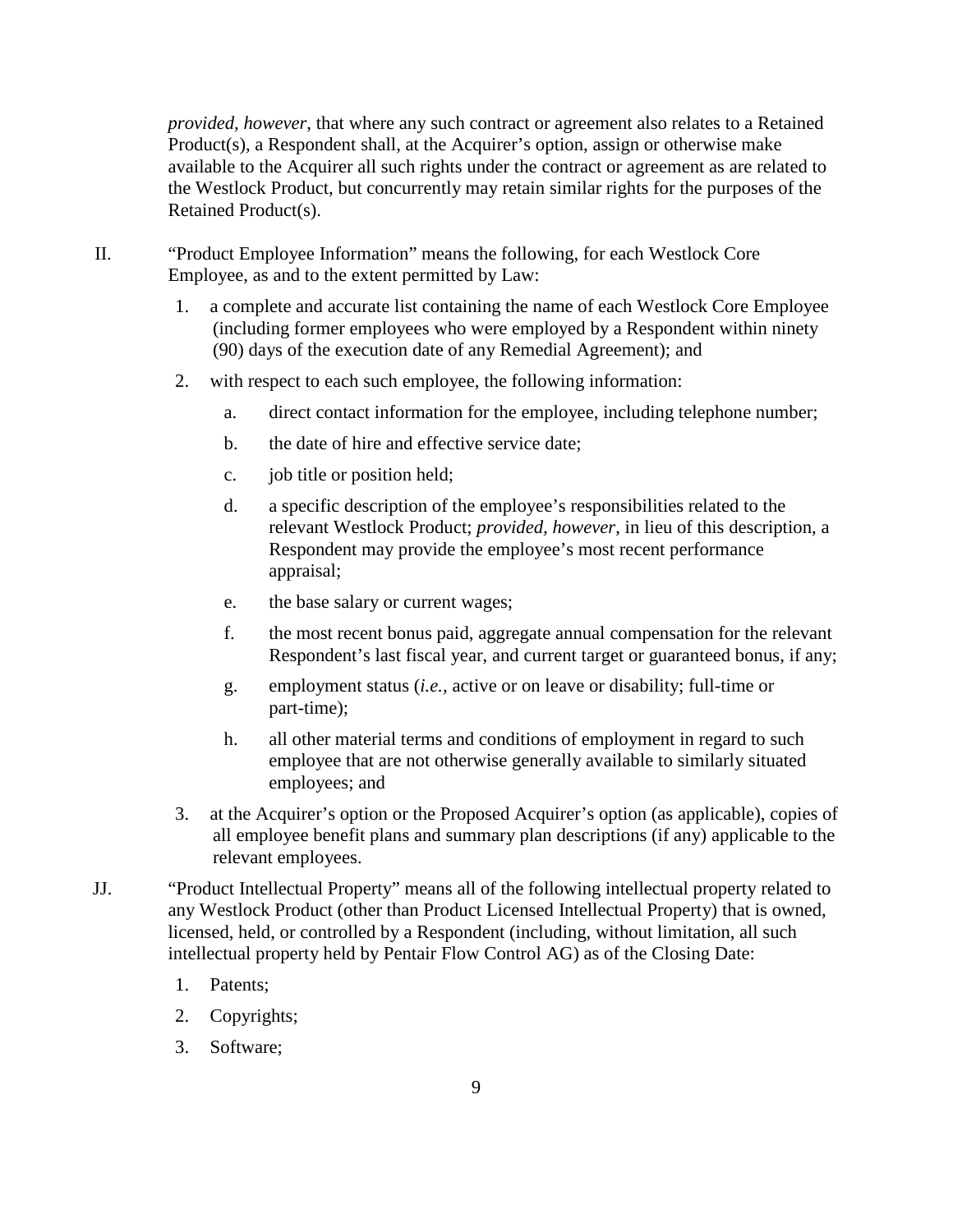- 4. Trademarks;
- 5. Trade Dress;
- 6. trade secrets, know-how, techniques, data, inventions, practices, methods, and other confidential or proprietary technical, business, research, Development, and other information; and
- 7. rights to obtain and file for patents, trademarks, and copyrights and registrations thereof, and to bring suit against a Third Party for the past, present, or future infringement, misappropriation, dilution, misuse, or other violation of any of the foregoing;

*provided, however,* that "Product Intellectual Property" does not include the corporate names or corporate trade dress of "Emerson", "Pentair", or the related corporate logos thereof; or the corporate names or corporate trade dress of any other corporations or companies owned or controlled by a Respondent or the related corporate logos thereof (other than the corporate name and corporate trade dress of Westlock); or general registered images or symbols by which Emerson or Pentair can be identified or defined (other than those solely related to Westlock).

- KK. "Product Licensed Intellectual Property" means all of the following intellectual property related to a Westlock Product that is owned, licensed, held, or controlled by a Respondent as of the Closing Date, as follows:
	- 1. Patents that are related to a Westlock Product that a Respondent can demonstrate have been used, prior to the Acquisition Date, for any Retained Product; and
	- 2. trade secrets, know-how, techniques, data, inventions, practices, methods, and other confidential or proprietary technical, business, research, Development, and other information, and all rights in the United States of America to limit the use or disclosure thereof, that are related to a Westlock Product and that a Respondent can demonstrate have been used, prior to the Acquisition Date, for any Retained Product.
- LL. "Proposed Acquirer" means a Person proposed by a Respondent (or a Divestiture Trustee) to the Commission and submitted for the approval of the Commission as the acquirer for particular assets or rights required to be assigned, granted, licensed, divested, transferred, delivered, or otherwise conveyed pursuant to this Order.
- MM. "Quality and Safety Reports" means:
	- 1. adverse event reports, adverse experience information, and descriptions of material events and matters concerning safety or lack of efficacy related to a Westlock Product;
	- 2. summary of product complaints from distributors related to a Westlock Product;
	- 3. summary of product complaints from end-use customers related to a Westlock Product;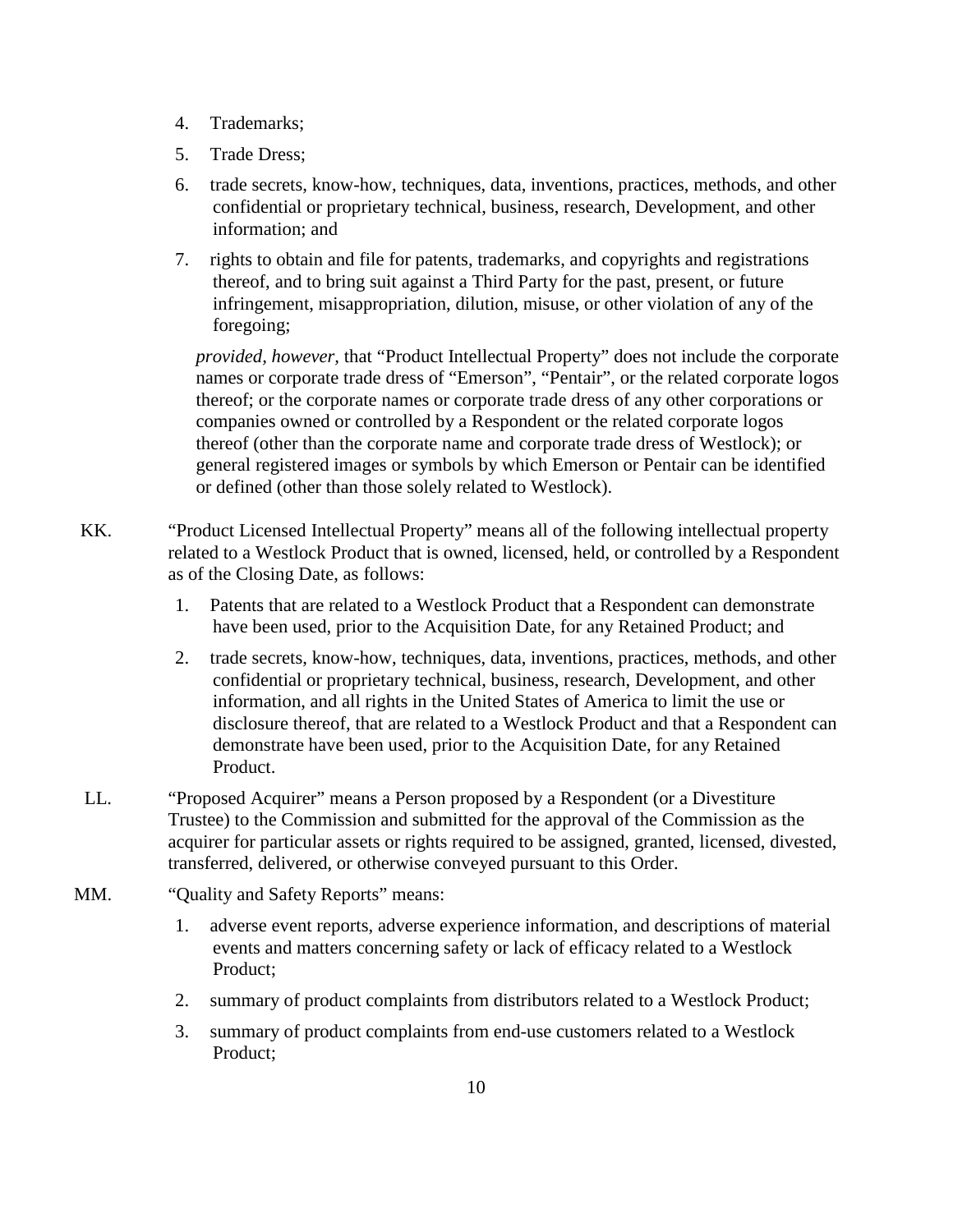- 4. product recall reports filed with any Agency or any Standards and Certification Organization related to a Westlock Product, and all reports, studies, and other documents related to such recalls;
- 5. investigation reports and other documents related to any out-of-specification results found in a Westlock Product;
- 6. reports related to a Westlock Product from any consultant or outside contractor engaged to investigate or perform testing for the purposes of resolving any product or process issues;
- 7. reports of vendors of the inputs used to produce a Westlock Product that relate to the specifications and testing of the production of a Westlock Product;
- 8. analytical methods development records related to a Westlock Product; and
- 9. manufacturing records related to a Westlock Product.
- NN. "Remedial Agreement(s)" means the following:
	- 1. any agreement between a Respondent and an Acquirer that is specifically referenced and attached to this Order, including all amendments, exhibits, attachments, agreements, and schedules thereto, related to the relevant assets or rights to be assigned, granted, licensed, divested, transferred, delivered, or otherwise conveyed, including, without limitation, any agreement to supply specified products or components thereof, and that has been approved by the Commission to accomplish the requirements of the Order in connection with the Commission's determination to make this Order final and effective;
	- 2. any agreement between a Respondent and a Third Party to effect the assignment of assets or rights of that Respondent related to a Westlock Product to the benefit of an Acquirer that is specifically referenced and attached to this Order, including all amendments, exhibits, attachments, agreements, and schedules thereto, that has been approved by the Commission to accomplish the requirements of the Order in connection with the Commission's determination to make this Order final and effective;
	- 3. any agreement between a Respondent and an Acquirer (or between a Divestiture Trustee and an Acquirer) that has been approved by the Commission to accomplish the requirements of this Order, including all amendments, exhibits, attachments, agreements, and schedules thereto, related to the relevant assets or rights to be assigned, granted, licensed, divested, transferred, delivered, or otherwise conveyed, including, without limitation, any agreement by that Respondent to supply specified products or components thereof, and that has been approved by the Commission to accomplish the requirements of this Order; and/or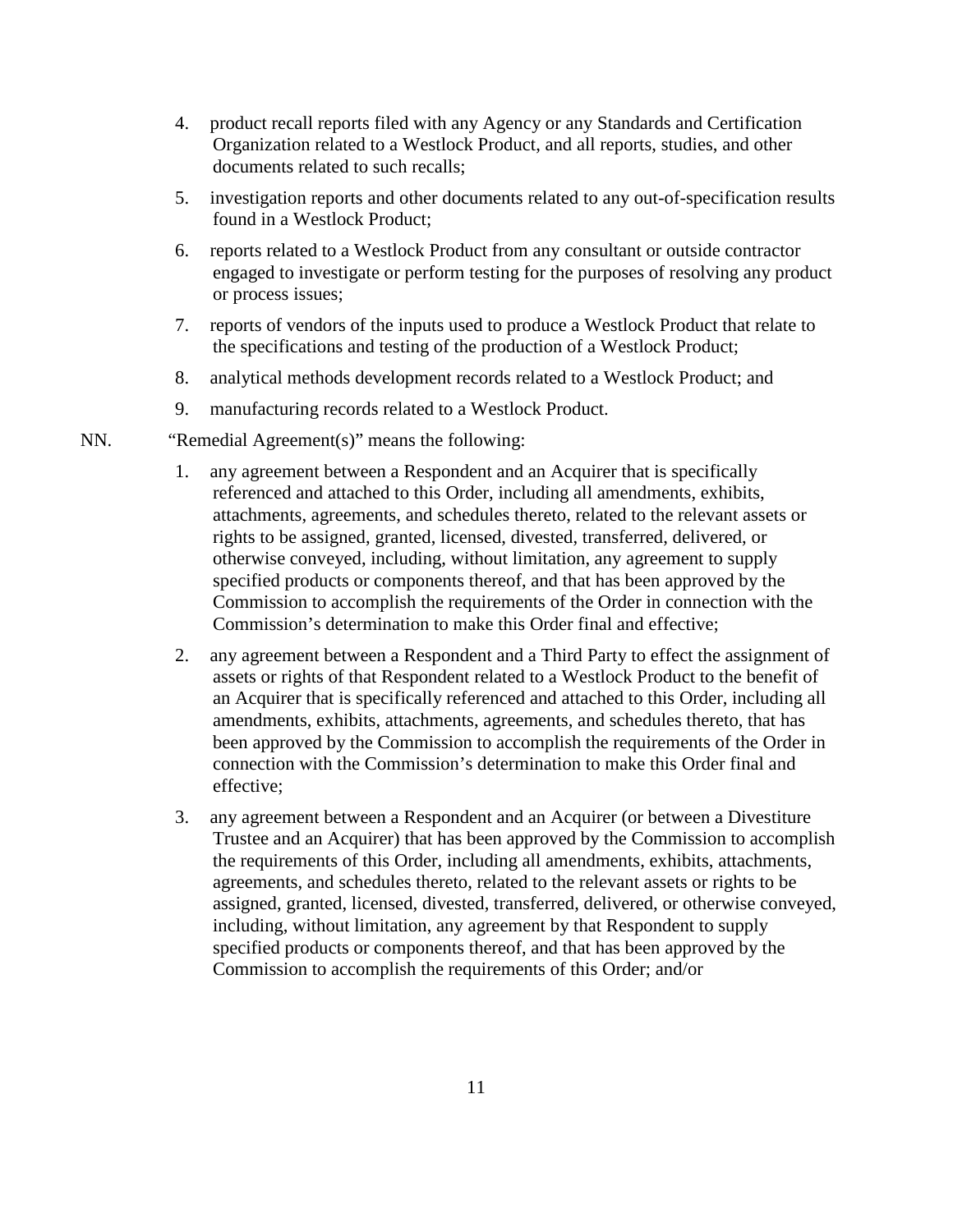- 4. any agreement between a Respondent and a Third Party to effect the assignment of assets or rights of that Respondent related to a Westlock Product to the benefit of an Acquirer that has been approved by the Commission to accomplish the requirements of this Order, including all amendments, exhibits, attachments, agreements, and schedules thereto.
- OO. "Research and Development Employees" means all salaried employees of a Respondent whose primary work responsibilities were in the Business of the Westlock Products within the eighteen (18) month period immediately prior to the Closing Date and who have directly participated in the research or Development of a Westlock Product (unless such participation consisted solely of oversight of legal, accounting, tax, or financial compliance) including, without limitation, engineers involved in new product development, hardware design, mechanical design, software design and Product Approvals and Certifications.
- PP. "Research and Development Reports" means all research and Development records relating to the Westlock Products including, but not limited to:
	- 1. inventory of research and development records, research history, research efforts, research notebooks, research reports, technical service reports, testing methods, invention disclosures, and know how related to the Westlock Products;
	- 2. all correspondence to Westlock from Agencies and Standards and Certification Organizations relating to applications for Product Approvals and Certifications submitted by Westlock;
	- 3. all correspondence from Westlock to Agencies and Standards and Certification Organizations relating to applications for Product Approvals and Certifications submitted by Westlock;
	- 4. annual and periodic reports related to the above-described Product Approvals and Certifications;
	- 5. product labeling or documents to be provided to end-use customers that are approved by Agencies or Standards and Certification Organizations; and
	- 6. product usage, installation instructions, and technical specifications.
- QQ. "Retained Product(s)" means any product(s) other than a Westlock Product.
- RR. "Sales and Marketing Employees" means all employees of a Respondent whose primary work responsibilities were in the Business of the Westlock Products within the eighteen (18) month period immediately prior to the Closing Date and who directly have participated in the sales or marketing of the Westlock Products directly to distributors or end-use customers, including, without limitation, the regional sales managers.
- SS. "Software" means computer programs related to the Business of Westlock, including all software implementations of algorithms, models, and methodologies whether in source code or object code form, databases and compilations, including any and all data and collections of data, all documentation, including user manuals and training materials,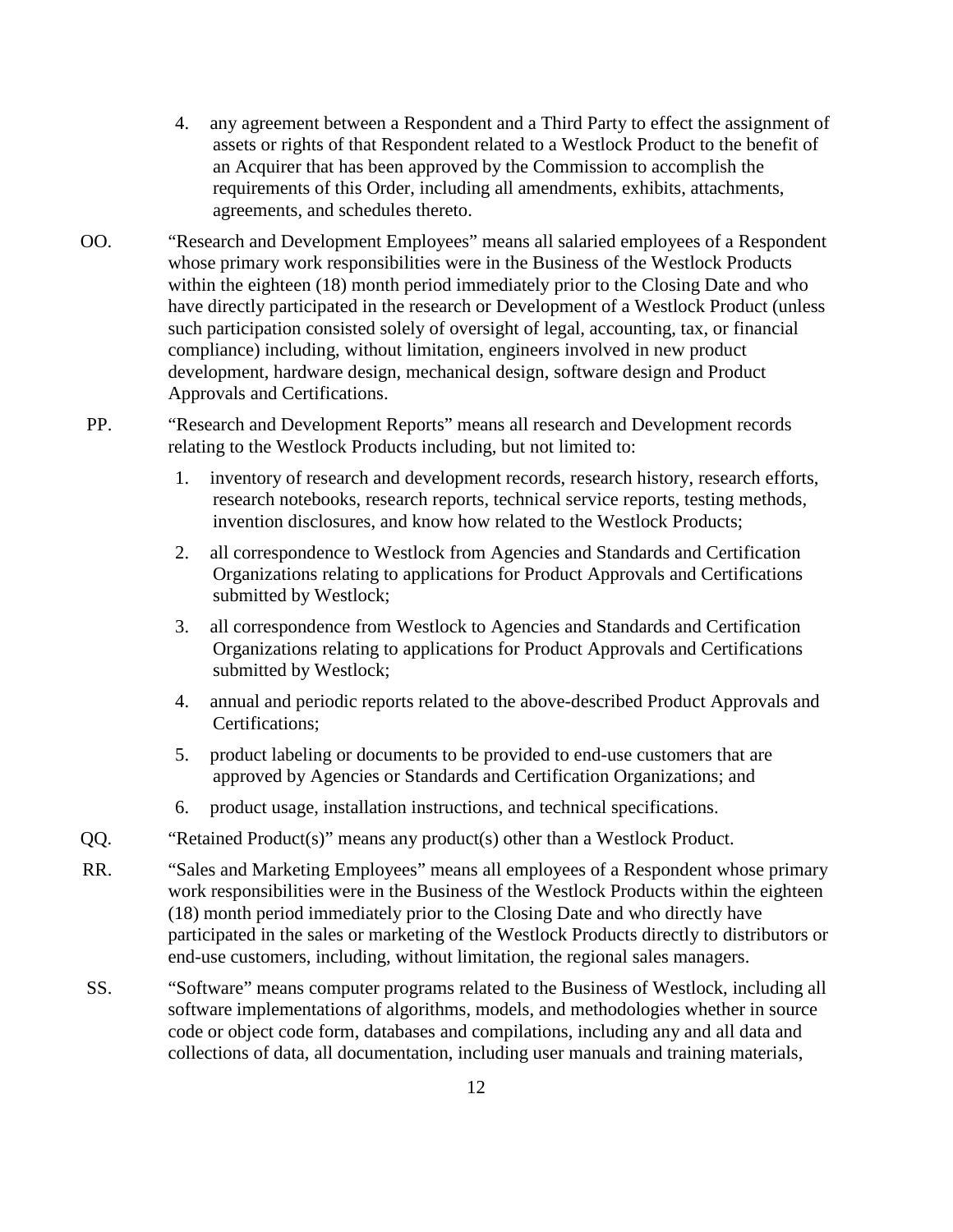related to any of the foregoing and the content and information contained on any Website; provided however, that "Software" does not include software that is readily purchasable or licensable from sources other than the Respondents and which has not been modified in a manner material to the use or function thereof (other than user preference settings).

- TT. "Standards and Certification Organization(s)" means any non-governmental Person that provides audits and certifications of management systems and/or manufacturing processes or product assessments and certifications related to the Westlock Products (*e.g.*, American National Standards Institute, National Fire Protection Association, International Electrotechnical Commission ("IEC"), Intertek Testing & Certification Limited, National Electrical Manufacturers Association, Sira Certification Service, and Underwriters Laboratories)
- UU. "Switch Box Product(s)" means a valve position monitor, that is, a device that detects and indicates the position of a valve (such as whether the valve is open, completely closed, or some position there between) and communicates this position using a visual indicator and/or an electrical or other signal.
- VV. "Technology Transfer Standards" means requirements and standards sufficient to ensure that the information and assets required to be delivered to an Acquirer pursuant to this Order are delivered in an organized, comprehensive, complete, useful, timely (*i.e.*, ensuring no unreasonable delays in transmission), and meaningful manner. Such standards and requirements shall include, *inter alia*:
	- 1. designating employees of a Respondent knowledgeable about the Manufacturing Technology (and all related intellectual property) related to each of the Westlock Products who will be responsible for communicating directly with the Acquirer, and the Monitor (if one has been appointed), for the purpose of effecting such delivery *unless* such Persons are hired by the Acquirer;
	- 2. preparing technology transfer protocols and transfer acceptance criteria for both the processes and analytical methods related to the specified Westlock Product that are acceptable to the Acquirer to the extent that any such technology is not maintained and fully available at the Westlock Production Facility;
	- 3. preparing and implementing a detailed technological transfer plan that contains, *inter alia*, the transfer of all relevant information, all appropriate documentation, all other materials, and projected time lines for the delivery of all such Manufacturing Technology (including all related intellectual property) to the Acquirer to the extent that any such technology and information is not maintained and fully available at the Westlock Production Facility; and
	- 4. to the extent the Persons with the relevant knowledge remain employees of a Respondent (*e.g.*, are not hired by the Acquirer), providing, in a timely manner, assistance and advice to enable the Acquirer to: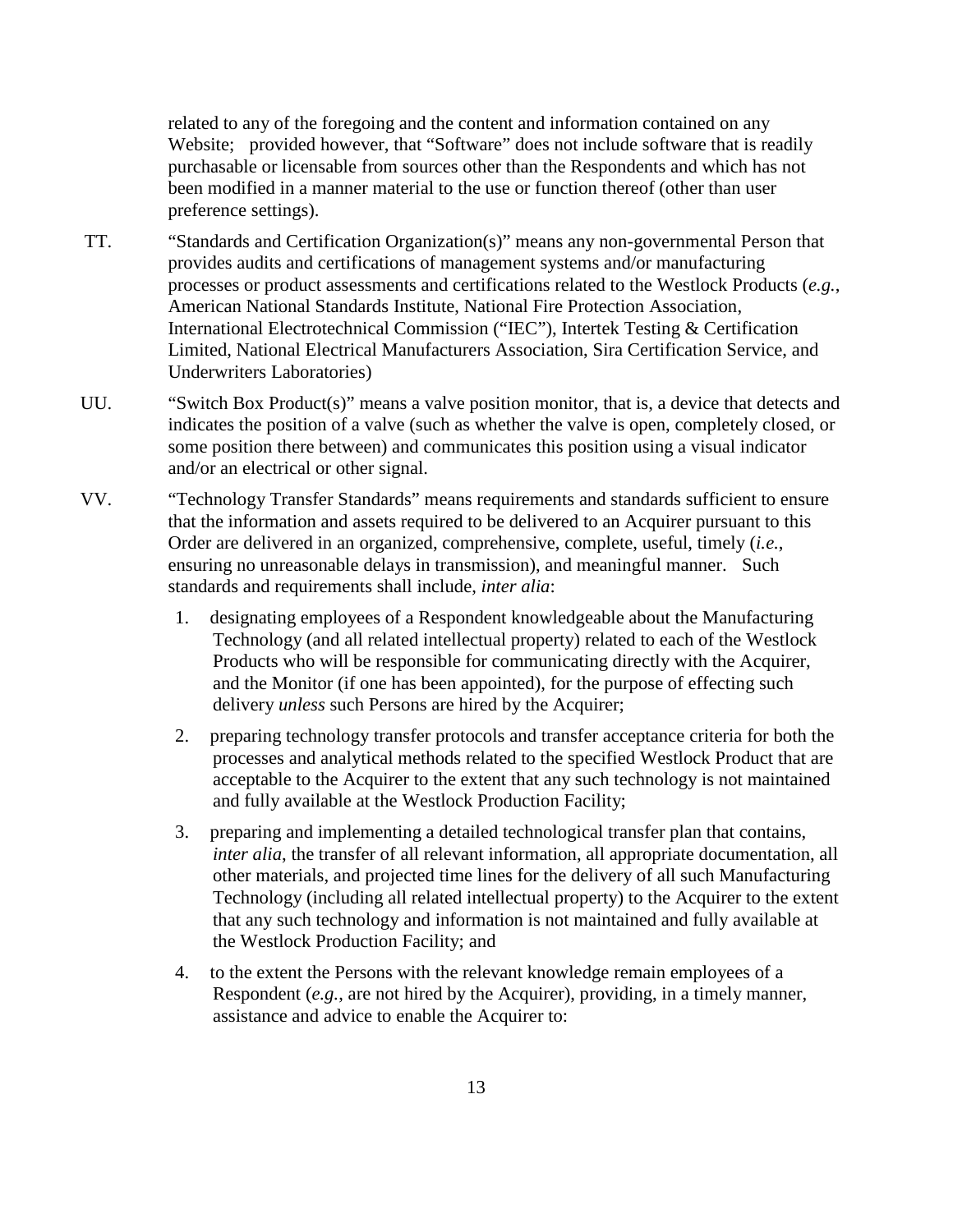- a. manufacture the specified Westlock Product in the quality and quantities achieved by a Respondent;
- b. obtain any Product Approvals and Certifications necessary for the Acquirer to manufacture, distribute, market, and sell each Westlock Product in commercial quantities and to meet the requirements of all Product Approvals and Certifications for such Westlock Product; and
- c. receive, integrate, and use all such Manufacturing Technology and all such intellectual property related to each Westlock Product.
- WW. "Third Party(ies)" means any non-governmental Person other than the following: a Respondent; or an Acquirer of particular assets or rights pursuant to this Order.
- XX. "Trade Dress" means the current trade dress of a Westlock Product, including but not limited to, packaging and the lettering of the product trade name or brand name.
- YY. "Trademark(s)" means all proprietary names or designations, trademarks, service marks, trade names, and brand names, including registrations and applications for registration therefor (and all renewals, modifications, and extensions thereof), and all common law rights, and the goodwill symbolized thereby and associated therewith, for a product.
- ZZ. "United States of America" means the United States of America, and its territories, districts, commonwealths and possessions.
- AAA. "Website" means the content of the Website(s) located at the Domain Names, the Domain Names, and all copyrights in such Website(s), to the extent owned by a Respondent; *provided, however,* "Website" shall not include the following: (1) content owned by Third Parties and other Product Intellectual Property not owned by a Respondent that are incorporated in such Website(s), such as stock photographs used in the Website(s), *except* to the extent that a Respondent can convey its rights, if any, therein; or (2) content unrelated to any of the Westlock Products.
- BBB. "Westlock" means Westlock Controls Corporation (which, prior to the Acquisition, was a subsidiary of Respondent Pentair).
- CCC. "Westlock Assets" means all rights, title and interest in and to all assets throughout the world related to Business of the Westlock Products, to the extent legally transferable, including the research, Development, manufacture, distribution, marketing and sale of each Westlock Product, including, without limitation:
	- 1. all outstanding capital stock, voting securities and equity ownership interests in Westlock;
	- 2. the Westlock Production Facility;
	- 3. all Product Intellectual Property that is not Product Licensed Intellectual Property;
	- 4. all Product Approvals and Certifications;
	- 5. all Manufacturing Technology;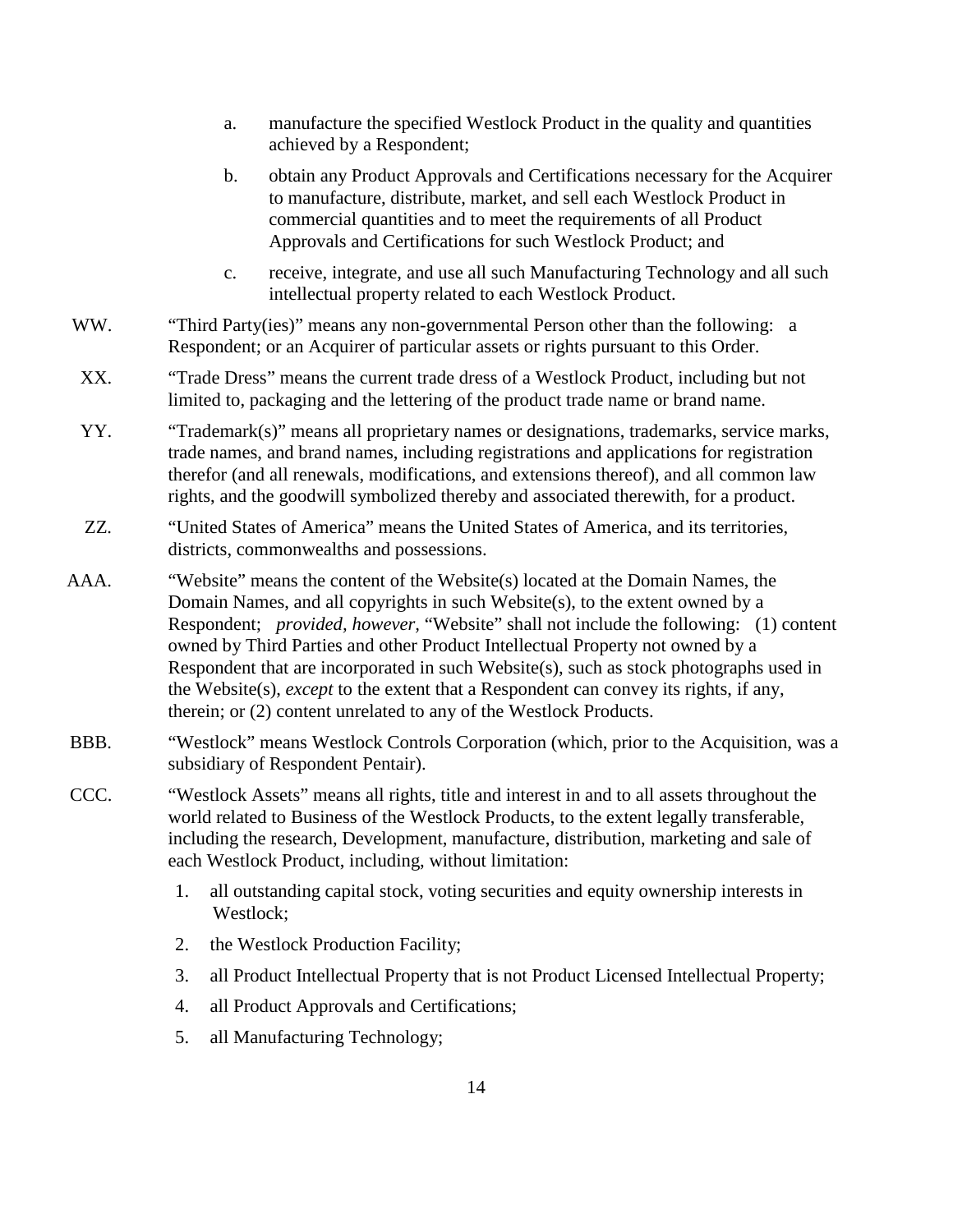- 6. all Marketing Materials;
- 7. all Quality and Safety Reports;
- 8. all Research and Development Reports;
- 9. all Website(s), including, without limitation, www.westlockcontrols.com;
- 10. the content related exclusively to a Westlock Product that is displayed on any Website that is not dedicated exclusively to the Westlock Product or Westlock's Business;
- 11. at the option of the Acquirer, all Product Contracts;
- 12. for each Westlock Product:
	- a. a list of all customers for each Westlock Product and a listing of the net sales (in either units or dollars) of that Westlock Product to such customers during the one (1) year period immediately prior to the Closing Date, stated on either an annual, quarterly, or monthly basis, including, but not limited to, a separate list specifying the above-described information for the High Volume Accounts and including the name of the employee(s) for each High Volume Account that is or has been responsible for the purchase of the Product on behalf of the High Volume Account and his or her business contact information;
	- b. a list either by model/series number containing the following: (i) the net price per model/series of the Closing Date, *i.e.*, the final price per unit charged by the Respondent net of all customer-level discounts, rebates, or promotions; (ii) the net price per unit charged by the Respondent at the end of each quarter during the one (1) year immediately prior to the Closing Date; and (iii) any supply outages by unit during the one (1) year period immediately prior to the Closing Date the result of which caused the Respondent to make a financial payment to the customer or to incur a penalty for a failure to supply; and
	- c. backorders as of the Closing Date;
- 13. for each Westlock Product, a list of all suppliers;
- 14. to the extent available, a list of each Westlock Product that has had any finished product determined to be out-of-specification during the three (3) year period immediately preceding the Closing Date, and, for each such Westlock Product: (i) a description of the deficiencies; (ii) the corrective actions taken to remediate the deficiencies in the Westlock Product; and (iii) to the extent known by Respondent Pentair, the employees (whether current or former) responsible for taking such corrective actions;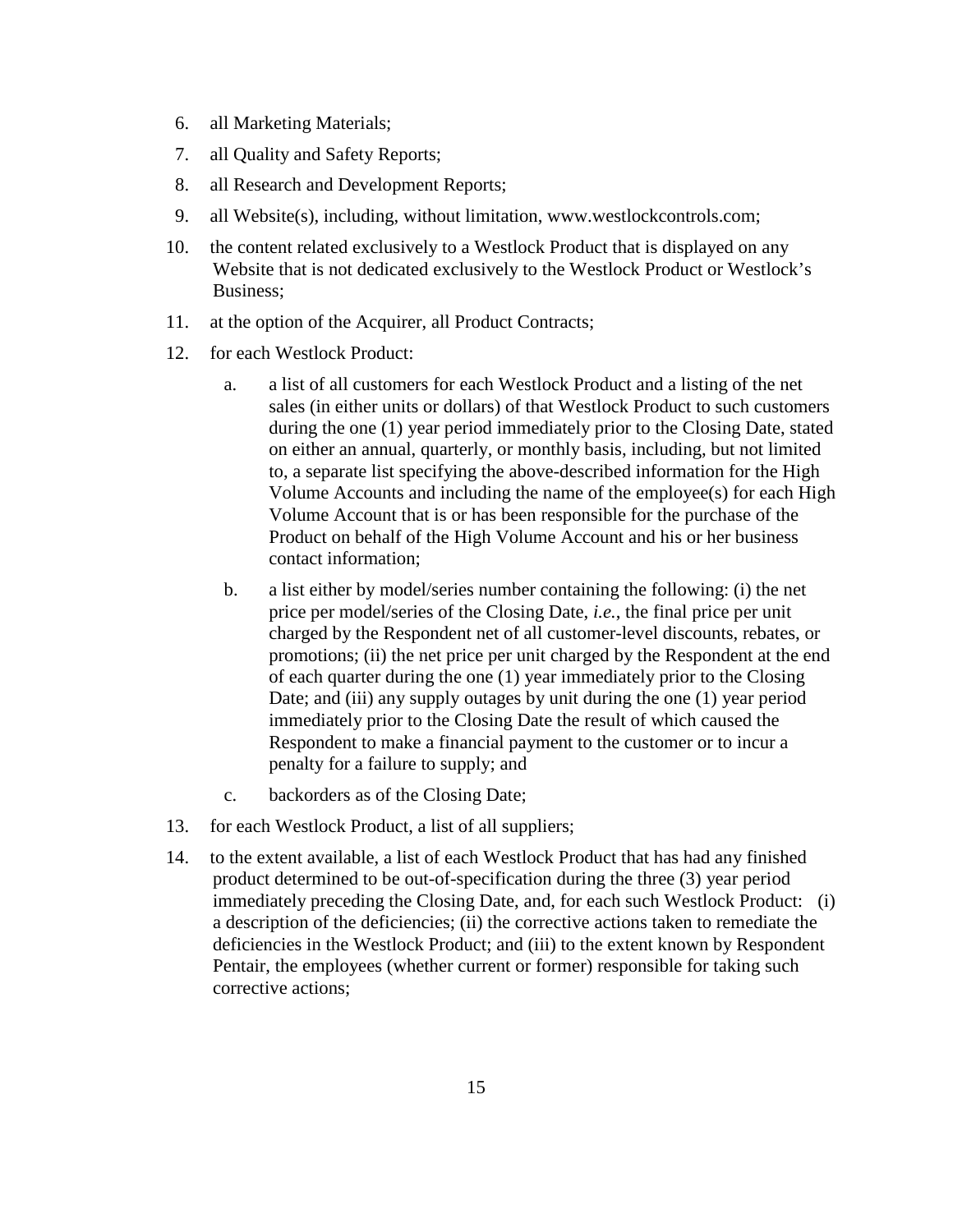- 15. at the option of the Acquirer, all inventory in existence as of the Closing Date including, but not limited to, raw materials, packaging materials, work-in-process, and finished goods related to the Westlock Products, *except* inventory in existence and owned by Pentair Flow Control AG as of the Closing Date;
- 16. the quantity and delivery terms in all unfilled customer purchase orders for each Westlock Product as of the Closing Date, to be provided to the Acquirer not later than five (5) days after the Closing Date, *except* any unfilled customer purchase orders (i) relating to inventory in existence and owned by Pentair Flow Control AG as of the Closing Date or (ii) which will be filled on behalf of the Acquirer pursuant to the Transition Services Agreement;
- 17. at the option of the Acquirer, the right to fill any or all unfilled customer purchase orders for each Westlock Product as of the Closing Date *except* any unfilled customer purchase orders (i) relating to inventory in existence and owned by Pentair Flow Control AG as of the Closing Date or (ii) which will be filled on behalf of the Acquirer pursuant to the Transition Services Agreement; and
- 18. all of a Respondent's books, records, and files directly related to the foregoing;

*provided, however*, that "Westlock Assets" shall not include: (i) documents relating to a Respondent's general business strategies or practices relating to the conduct of its Business outside of the Westlock Products, where such documents do not discuss with particularity a Westlock Product; (ii) information that is exclusively related to the Retained Products; and (iii) all Product Licensed Intellectual Property;

*provided further*, *however*, that in cases in which documents or other materials included in the Westlock Assets contain information: (i) that relates both to a Westlock Product and to Retained Products or Businesses of Respondent Pentair and cannot be segregated in a manner that preserves the usefulness of the information as it relates to the Westlock Product; or (ii) for which any Respondent has a legal obligation to retain the original copies, that Respondent shall be required to provide only copies or relevant excerpts of the documents and materials containing this information. In instances where such copies are provided to the Acquirer, the Respondents shall provide the Acquirer access to original documents under circumstances where copies of documents are insufficient for evidentiary or regulatory purposes. The purpose of this provision is to ensure that the Respondents provide the Acquirer with the above-described information without requiring a Respondent completely to divest itself of information that, in content, also relates to Retained Product(s).

DDD. "Westlock Core Employees" means the Sales and Marketing Employees, the Research and Development Employees, and the Manufacturing Employees related to each Westlock Product.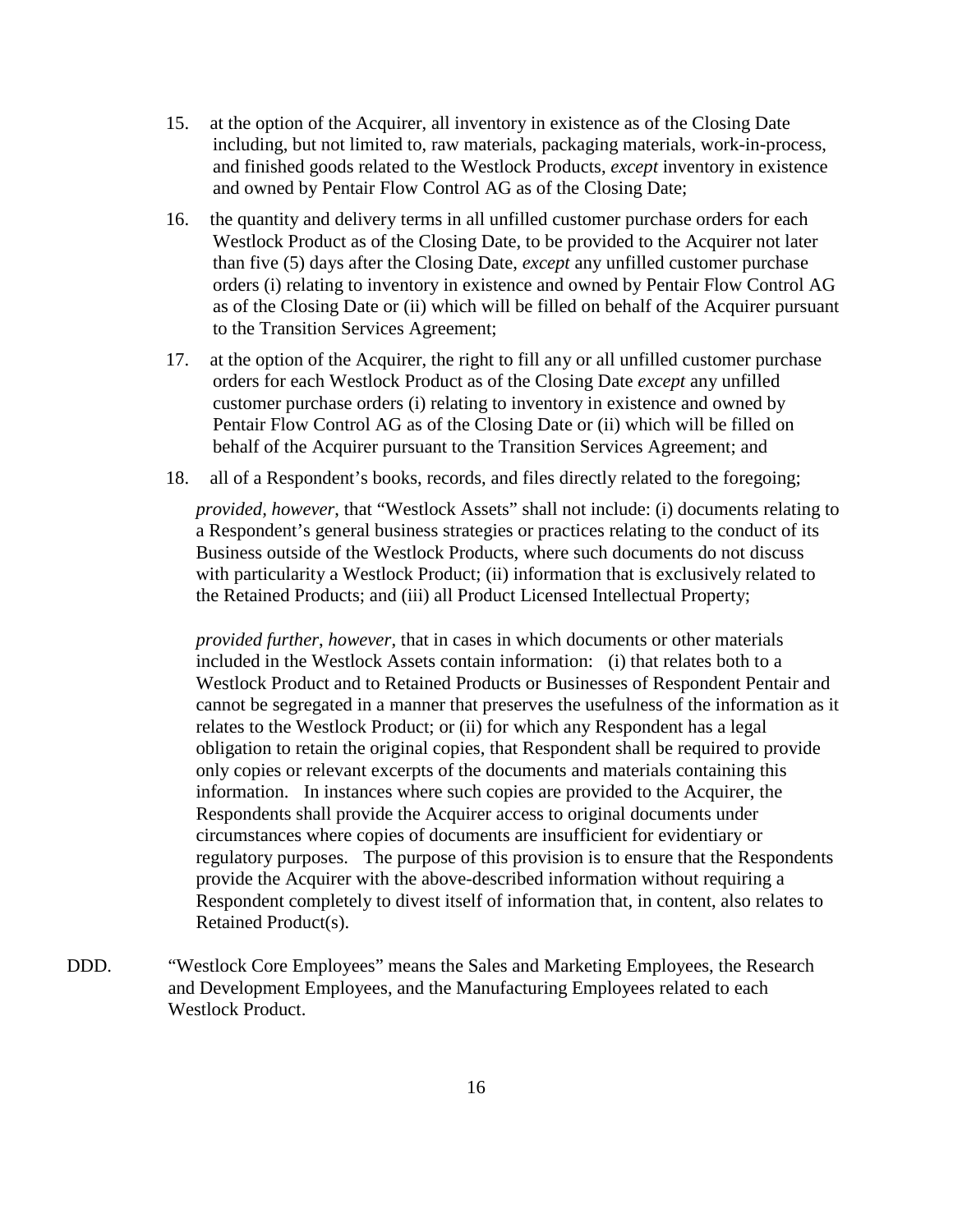- EEE. "Westlock Divestiture Agreement(s)" means the following:
	- 1. *Amended and Restated Asset and Share Purchase Agreement* by and between Emerson Electric Co. and Crane Co. dated as of April 12, 2017;
	- 2. *Transition Services Agreement* by between Emerson Electric Co. and Crane Co. in the form attached as Exhibit C to the *Asset and Share Purchase Agreement* to be executed on or before the Closing Date ("Transition Services Agreement");
	- 3. *Intellectual Property Assignment Agreement* by and between Pentair Flow control AG ("Assignor") and Crane Co. ("Assignee") in the form attached as Exhibit D to the *Asset and Share Purchase Agreement* to be executed on or before the Closing Date;
	- 4. all amendments, exhibits, attachments, and schedules attached to and submitted to the Commission with the foregoing listed agreements.

The Westlock Divestiture Agreements are contained in Non-Public Appendix II.A. The Westlock Divestiture Agreements that have been approved by the Commission to accomplish the requirements of this Order in connection with the Commission's determination to make this Order final and effective are Remedial Agreements.

- FFF. "Westlock Product(s)" means all product lines and products researched, Developed, in Development, marketed or sold within the five (5) year period immediately preceding the Closing Date by Westlock, including, without limitation, all of the following:
	- 1. Switch Boxes, including the following:
		- a. Position Monitors: AccuTrak™ product line models/series: 1040, 2004, 1145, 9358, and 9044 (for rotary valve types, weatherproof classification, NEMA and IEC standards);
		- b. Position Monitors: AccuTrak™ product line models/series: 1100, 3200, 3500, and 8500 (for rotary valve types, weatherproof classification, IEC standards);
		- c. Position Monitors:  $AccuTrak^{TM}$  product line models/series: 2007, 5050, 9479, 360, and 366 (for rotary valve types, explosion proof classification, National Electrical Code ("NEC") standards);
		- d. Position Monitors: AccuTrak™ product line models/series: 2200 and 2600 (for rotary valves, explosion proof classification, ATEX/IEC standards);
		- e. Position Monitor: AccuTrak™ product line model/series 2800 MOD3 (for linear valves, explosion proof classification, ATEX/IEC standards);
		- f. Position Monitor: AccuTrak™ product line models/series: 3000, 3300, and 8300 (for rotary valves, intrinsically safe classification, ATEX/IEC standards);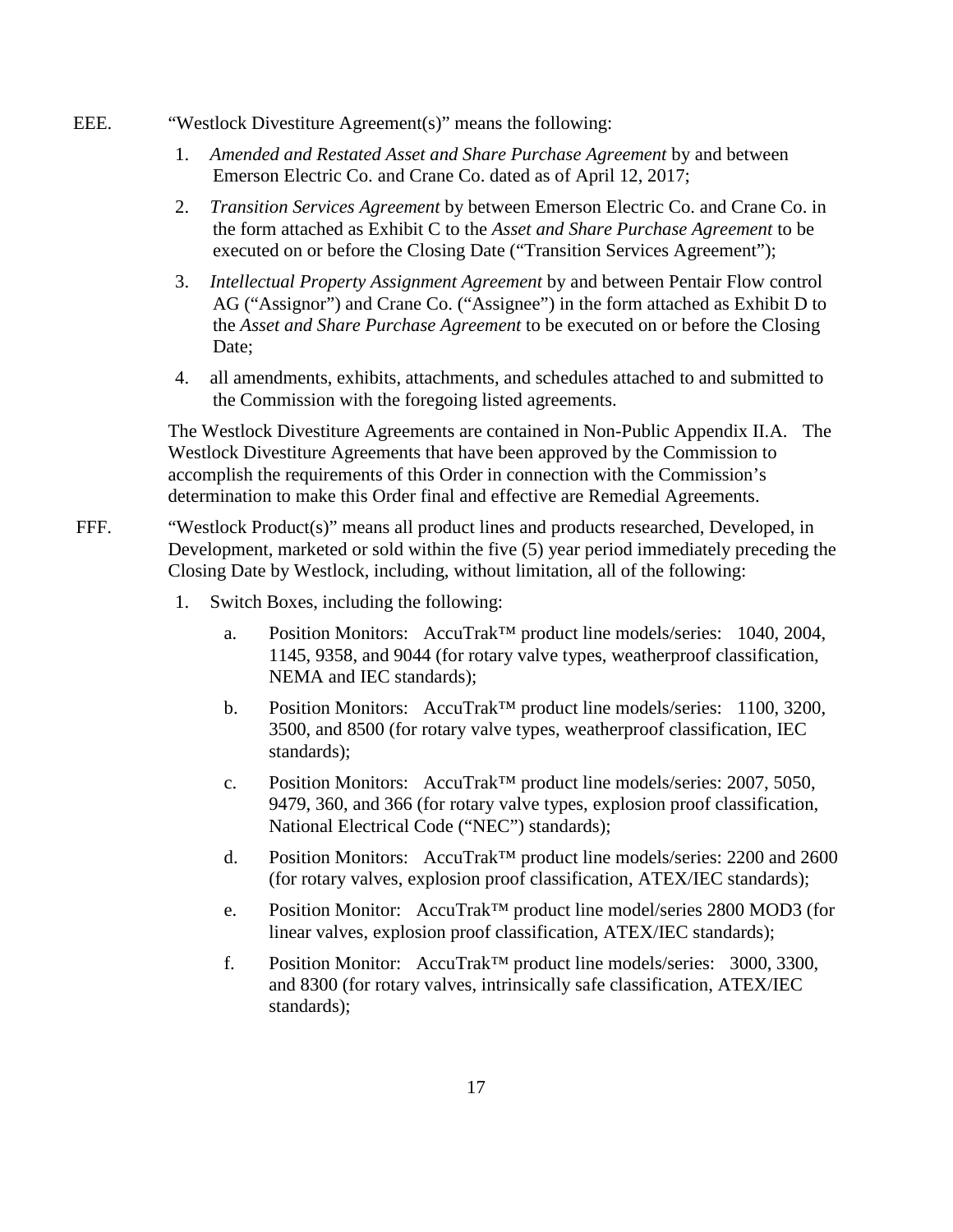- g. Position Monitor: AccuTrak™ product line models/series: 3400 and 8400 (for rotary valve types, encapsulation and increased safety classification, ATEX/IEC standards);
- h. Position Monitor: AccuTrak<sup>™</sup> product line model 3479 MOD3;
- i. Position Monitor: AccuTrak™ product line models/series: 5004 and 5044 (for rotary valve types, intrinsically safe classification, NEC standards);
- j. Position Monitor: AccuTrak™ product line model 9468 (for rotary valve types, non-incendive classification, NEC standards);
- k. Beacon Visual Position Indicator (AccuTrak™ product line); and
- l. AVID® (Automated Valve Interface Device) products, including all products in the ZR, ZR Plus, PlantNet, SmartCal, and EaziCal product lines; and
- 2. limit switches and sensors, including the following: AccuTrak Silver Bullet Position Sensor – ATEX/IEC (for linear valve types, explosion proof classification, ATEX/IEC standards); AccuTrak Silver Bullet Position Sensor – NEC (for linear valve types, explosion proof classification, NEC standards); and all other limit switches and sensors researched, Developed, marketed or sold by Westlock (for rotary valves, general purpose classification);
- 3. valve control monitors, including the following: Beacon Visual Position Indicator (AccuTrak product line); and all valve control monitors in the Quantum product line (including the following models/series: 2200, 2600, 2800 MOD3, 3200, 3800, 8800, 3600, 8600; 3700; 8700; 711; 722; 811; 764; 784; 864; 765; 789; 865; 777; 877; 360; and 366);
- 4. valve network solutions, including, the following in the Intellis product line: Intellis Network Control Monitors-ATEX/IEC (for rotary valve types, explosion proof/intrinsically safe/weatherproof classifications, ATEX/IEC standards) and Intellis Network Control Monitors- NEC; (for rotary valve types, explosion proof/intrinsically safe/weatherproof classifications, NEC standards);
- 5. position transmitters, including the following: Westlock product line CS Position Transmitter; and all position transmitters in the Digital EPIC product line;
- 6. positioners, including all positioners in the Westlock and ICoT product lines;
- 7. SIL (Safety Integrity Levels) products and solutions;
- 8. wireless solutions, including, but not limited to, the Wireless Valve Monitoring System in the AccuTrak product line;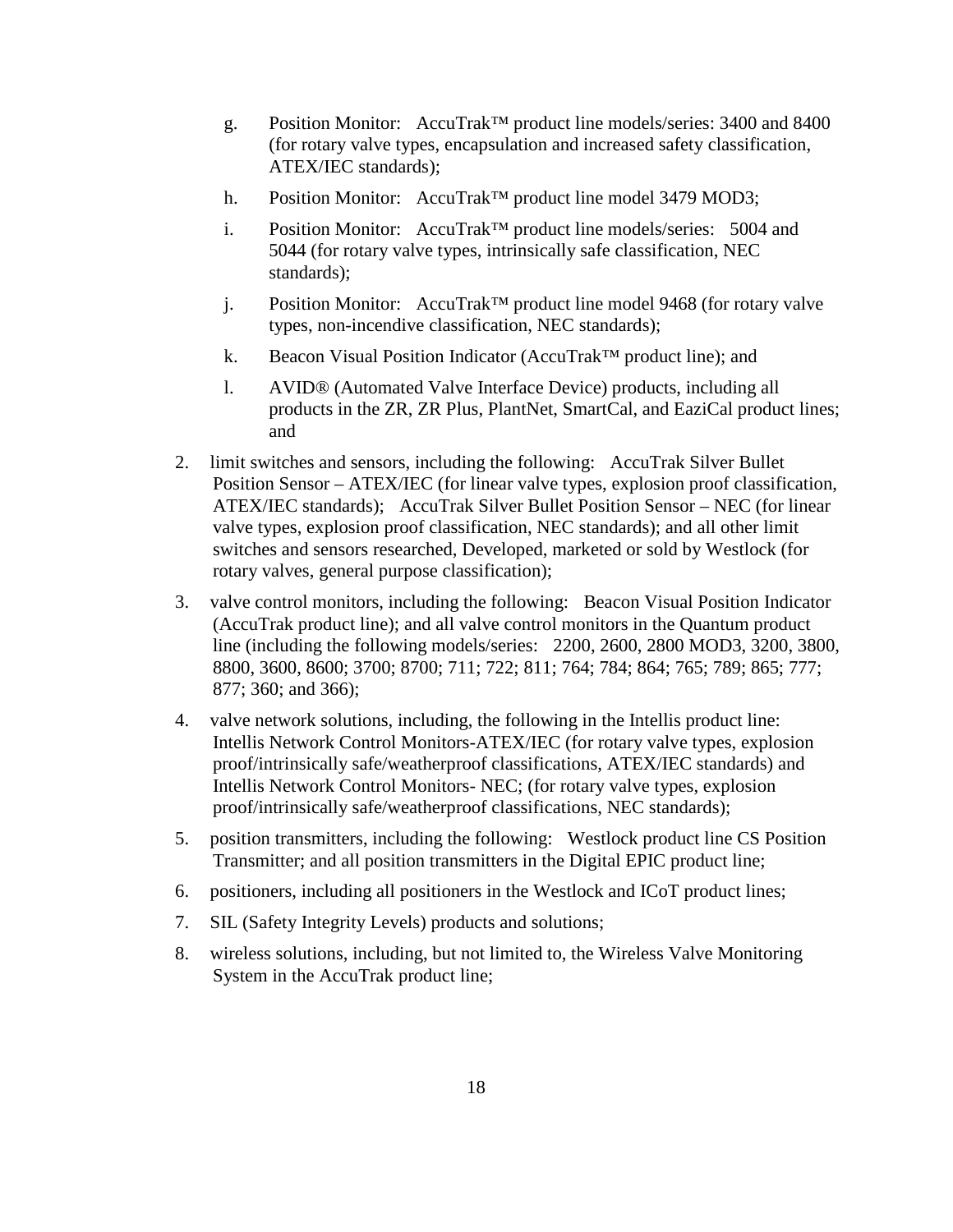- 9. sanitary valve position and control monitors, including the following: position monitors in the AccuTrak product line models/series: AccuTrak 9881 and AccuTrak 9881-NEC; and sanitary control monitors in the Pharma II product line models/series: Pharma II 99P2/76P2/77P2 – NEC; Pharma II 99P2/76P2/77P2-IEC;
- 10. solenoid valves, including all solenoid valves in the Falcon product line;
- 11. all other products in the following Westlock product lines: AccuTrak, Digital EPIC, Falcon, ICoT, Intellis, Pharma II, and Quantum.
- GGG. "Westlock Product License" means a perpetual, non-exclusive, fully paid-up, and royalty-free license(s) under a Remedial Agreement with rights to sublicense to all Product Licensed Intellectual Property and all Manufacturing Technology related to general manufacturing know-how that was owned, licensed, held, or controlled by a Respondent:
	- 1. to research and Develop each Westlock Product(s) for marketing, distribution, or sale within the United States of America;
	- 2. to use, make, have made, distribute, offer for sale, promote, advertise, or sell each Westlock Product(s) within the United States of America;
	- 3. to import or export each Westlock Product(s) to or from the United States of America to the extent related to the marketing, distribution, or sale of the Westlock Products in the United States of America; and
	- 4. to have the Westlock Product(s) made anywhere in the world for distribution or sale within, or import into the United States of America;

*provided, however*, that for any Product Licensed Intellectual Property or Manufacturing Technology that is the subject of a license from a Third Party entered into by a Respondent prior to the Acquisition, the scope of the rights granted hereunder shall only be required to be equal to the scope of the rights granted by the Third Party to that Respondent.

- HHH. "Westlock Production Facility" means all assets comprising the facility located at 280 North Midland Ave, Saddle Brook, New Jersey 07663, including, without limitation, all of the following: real estate; buildings; warehouses; structures; Manufacturing Equipment; other equipment; machinery; tools; spare parts; personal property; furniture; fixtures; supplies associated with the facility; and other tangible property, owned, leased or operated on or behalf of Pentair and located at the address above.
	- III. "Westlock Releasee(s)" means the following Persons:
		- 1. the Acquirer;
		- 2. any Person controlled by or under common control with the Acquirer;
		- 3. licensees, sublicensees, manufacturers, suppliers, distributors, and customers of the Acquirer, or of such Acquirer-affiliated entities.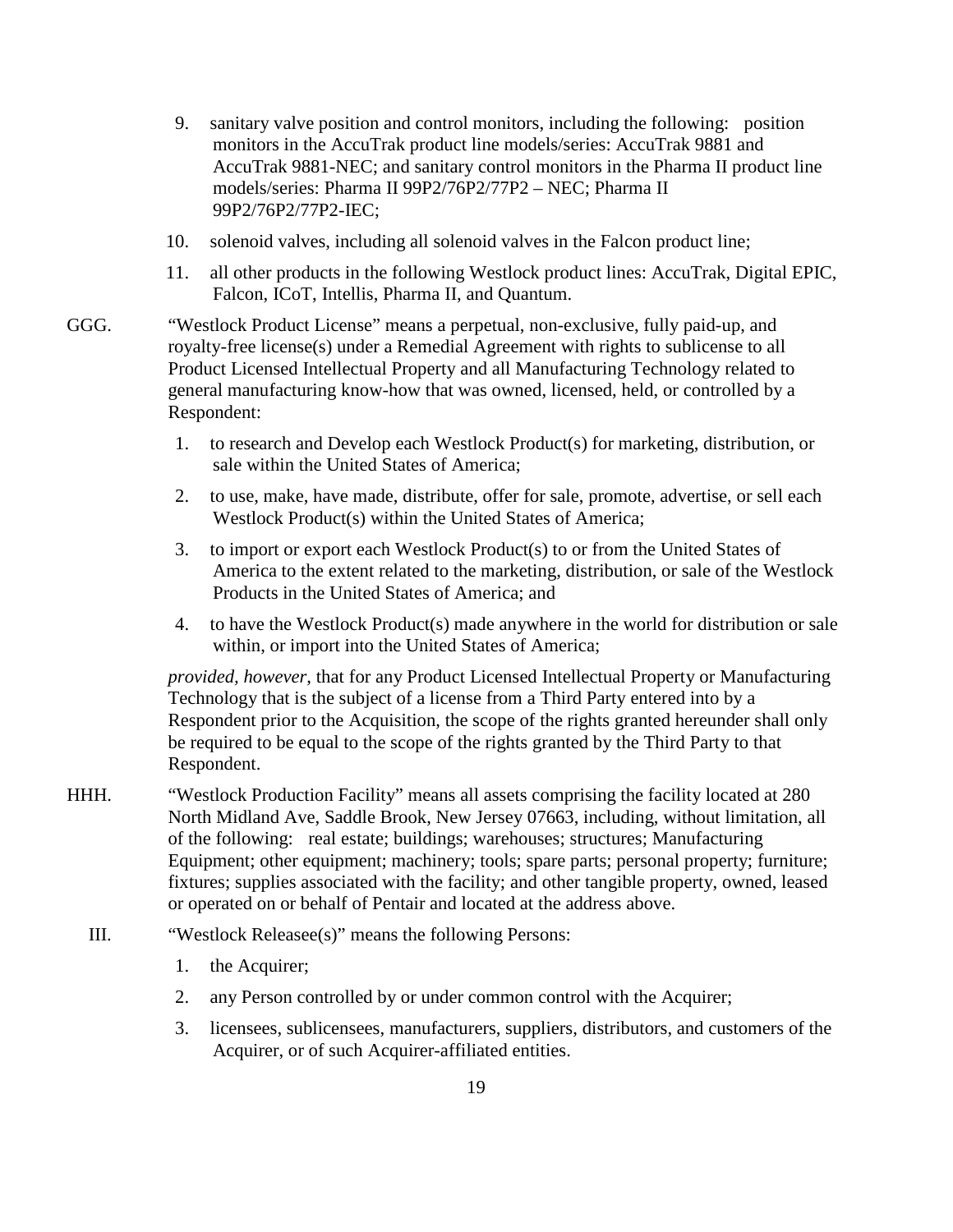JJJ. "Westlock Switch Box Product" means any Westlock Product Developed, in Development, marketed or sold within the five (5) year period immediately preceding the Closing Date that is a Switch Box Product.

## **II.**

#### **IT IS FURTHER ORDERED** that:

A. Not later than ten (10) days after the Acquisition Date, Respondents shall divest the Westlock Assets and grant the Westlock Product License, absolutely and in good faith, to Crane pursuant to, and in accordance with, the Westlock Divestiture Agreements (which agreements shall not limit or contradict, or be construed to limit or contradict, the terms of this Order, it being understood that this Order shall not be construed to reduce any rights or benefits of Crane or to reduce any obligations of Respondents under such agreements), and each such agreement, if it becomes a Remedial Agreement related to the Westlock Assets is incorporated by reference into this Order and made a part hereof;

*provided, however*, that if Respondents have divested the Westlock Assets to Crane prior to the Order Date, and if, at the time the Commission determines to make this Order final and effective, the Commission notifies Respondents that Crane is not an acceptable purchaser of any of the Westlock Assets, then Respondents shall immediately rescind the transaction with Crane, in whole or in part, as directed by the Commission, and shall divest the Westlock Assets within one hundred eighty (180) days after the Order Date, absolutely and in good faith, at no minimum price, to an Acquirer that receives the prior approval of the Commission, and only in a manner that receives the prior approval of the Commission;

*provided further, however,* that if Respondents have divested the Westlock Assets to Crane prior to the Order Date, and if, at the time the Commission determines to make this Order final and effective, the Commission notifies Respondents that the manner in which the divestiture was accomplished is not acceptable, the Commission may direct Respondents, or appoint a Divestiture Trustee, to effect such modifications to the manner of divestiture of the Westlock Assets to Crane (including, but not limited to, entering into additional agreements or arrangements) as the Commission may determine are necessary to satisfy the requirements of this Order.

- B. Prior to the Closing Date, Respondents shall provide the Acquirer with the opportunity to review all contracts or agreements that are Product Contracts for the purposes of the Acquirer's determination whether to assume such contracts or agreements.
- C. Prior to the Closing Date, Respondents shall secure all consents and waivers from all Third Parties that are necessary to permit Respondents to divest the Westlock Assets to the Acquirer, and to permit the Acquirer to continue Westlock's Business;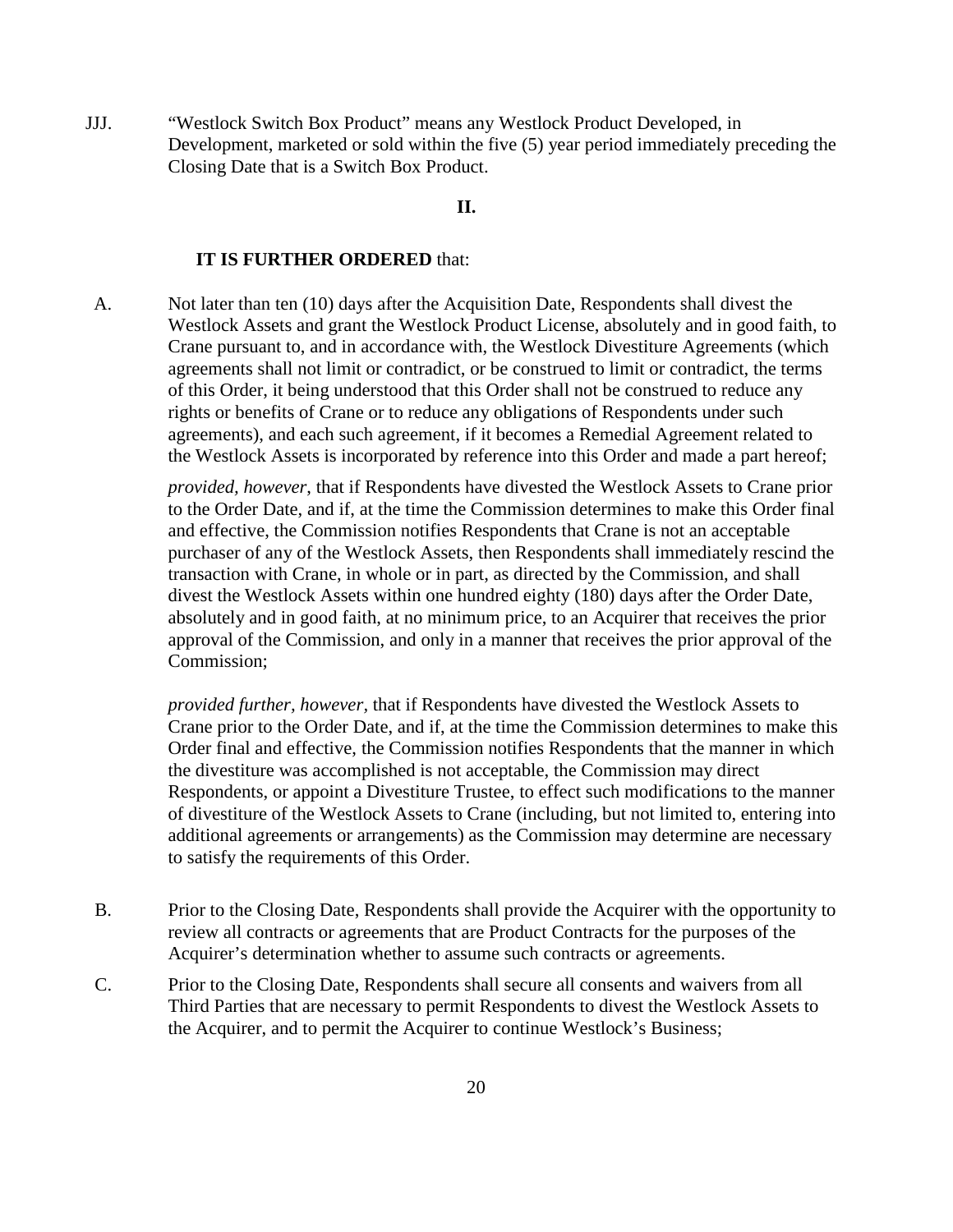*provided, however*, Respondents may satisfy this requirement by certifying that the Acquirer has executed all such agreements directly with each of the relevant Third Parties.

- D. Respondents shall:
	- 1. submit to the Acquirer, at Respondents' expense, all Confidential Business Information;
	- 2. deliver all Confidential Business Information to the Acquirer:
		- a. in good faith;
		- b. in a timely manner, *i.e.*, as soon as practicable, avoiding any delays in transmission of the respective information; and
		- c. in a manner that ensures its completeness and accuracy and that fully preserves its usefulness;
	- 3. pending complete delivery of all such Confidential Business Information to the Acquirer, provide the Acquirer and the Monitor (if any has been appointed) with access to all such Confidential Business Information and employees who possess or are able to locate such information for the purposes of identifying the books, records, and files directly related to Westlock's Business that contain such Confidential Business Information and facilitating the delivery in a manner consistent with this Order;
	- 4. not use, directly or indirectly, any such Confidential Business Information other than as necessary to comply with the following:
		- a. the requirements of this Order;
		- b. Respondents' obligations to the Acquirer under the terms of any related Remedial Agreement; or
		- c. applicable Law;
	- 5. not disclose or convey any Confidential Business Information, directly or indirectly, to any Person except (i) the Acquirer, (ii) other Persons specifically authorized by that Acquirer or staff of the Commission to receive such information, (iii) the Commission, or (iv) the Monitor (if any has been appointed) and *except* to the extent necessary to comply with applicable Law; and
	- 6. after the delivery of the Confidential Business Information to the Acquirer and upon the request of the Acquirer, destroy any copies of Confidential Business Information (other than electronic copies of Confidential Business Information created as a result of automatic back-up procedures) within thirty (30) days of such request *except* as otherwise agreed to between the Respondent(s) and the Acquirer or to the extent necessary to comply with applicable Law.
- E. Respondents shall provide, or cause to be provided, to the Acquirer in a manner consistent with the Technology Transfer Standards the following: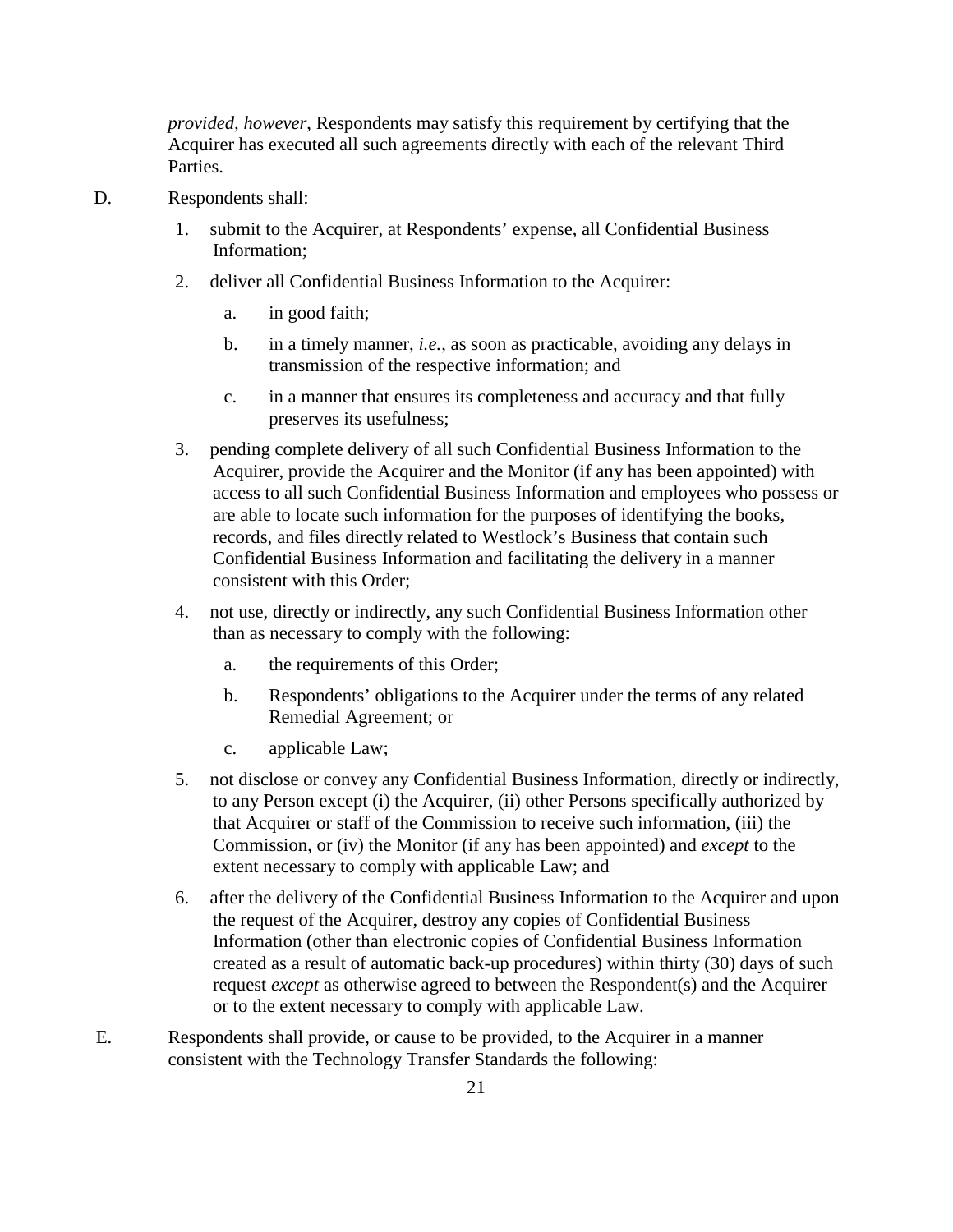- 1. all Manufacturing Technology (including all related intellectual property); and
- 2. all rights to all Manufacturing Technology (including all related intellectual property) that is owned by a Third Party and licensed to a Respondent.

Respondents shall obtain any consents from Third Parties required to comply with this provision. Respondents shall not enforce any agreement against a Third Party or an Acquirer to the extent that such agreement may limit or otherwise impair the ability of that Acquirer to use or to acquire from the Third Party the Manufacturing Technology (including all related intellectual property). Such agreements include, but are not limited to, agreements with respect to the disclosure of Confidential Business Information related to such Manufacturing Technology. Not later than ten (10) days after the Closing Date, Respondents shall grant a release to each Third Party that is subject to such agreements that allows the Third Party to provide the relevant Manufacturing Technology to the Acquirer. Within five (5) days of the execution of each such release, Respondents shall provide a copy of the release to the Acquirer.

- F. Respondent Emerson shall designate employees of Respondent Emerson knowledgeable about the accounts receivable, accounts payable, internal and external auditing functions, tax, legal, treasury, payroll, benefits administration, information technology systems and support and human resources management of Westlock to provide services and assistance to the Acquirer, in the transfer and integration of the Business of Westlock into the Acquirer's business and for a time sufficient to enable the Acquirer to integrate and perform these functions independently of Respondent Emerson. Such services and assistance shall be provided by Respondent Emerson to the Acquirer at no greater than Direct Cost.
- G. Respondents shall require, as a condition of continued employment post-divestiture of the Westlock Assets, that each employee that has had responsibilities related to the marketing or sales of the Westlock Products within the one (1) year period prior to the Closing Date and each employee that has responsibilities related to the marketing or sales of those Retained Products that perform the same or similar functions as the Westlock Products, in each case who have or may have had access to Confidential Business Information, and the direct supervisor(s) of any such employee sign a confidentiality agreement pursuant to which that employee shall be required to maintain all Confidential Business Information related to the Westlock Products as strictly confidential, including the nondisclosure of that information to all other employees, executives, or other personnel of the Respondents (other than as necessary to comply with the requirements of this Order).
- H. Not later than thirty (30) days after the Closing Date, each Respondent shall provide written notification of the restrictions on the use and disclosure of the Confidential Business Information related to the Westlock Products by that Respondent's personnel to all of its employees who (i) may be in possession of such Confidential Business Information or (ii) may have access to such Confidential Business Information. Each Respondent shall give the above-described notification by e-mail with return receipt requested or similar transmission, and keep a file of those receipts for one (1) year after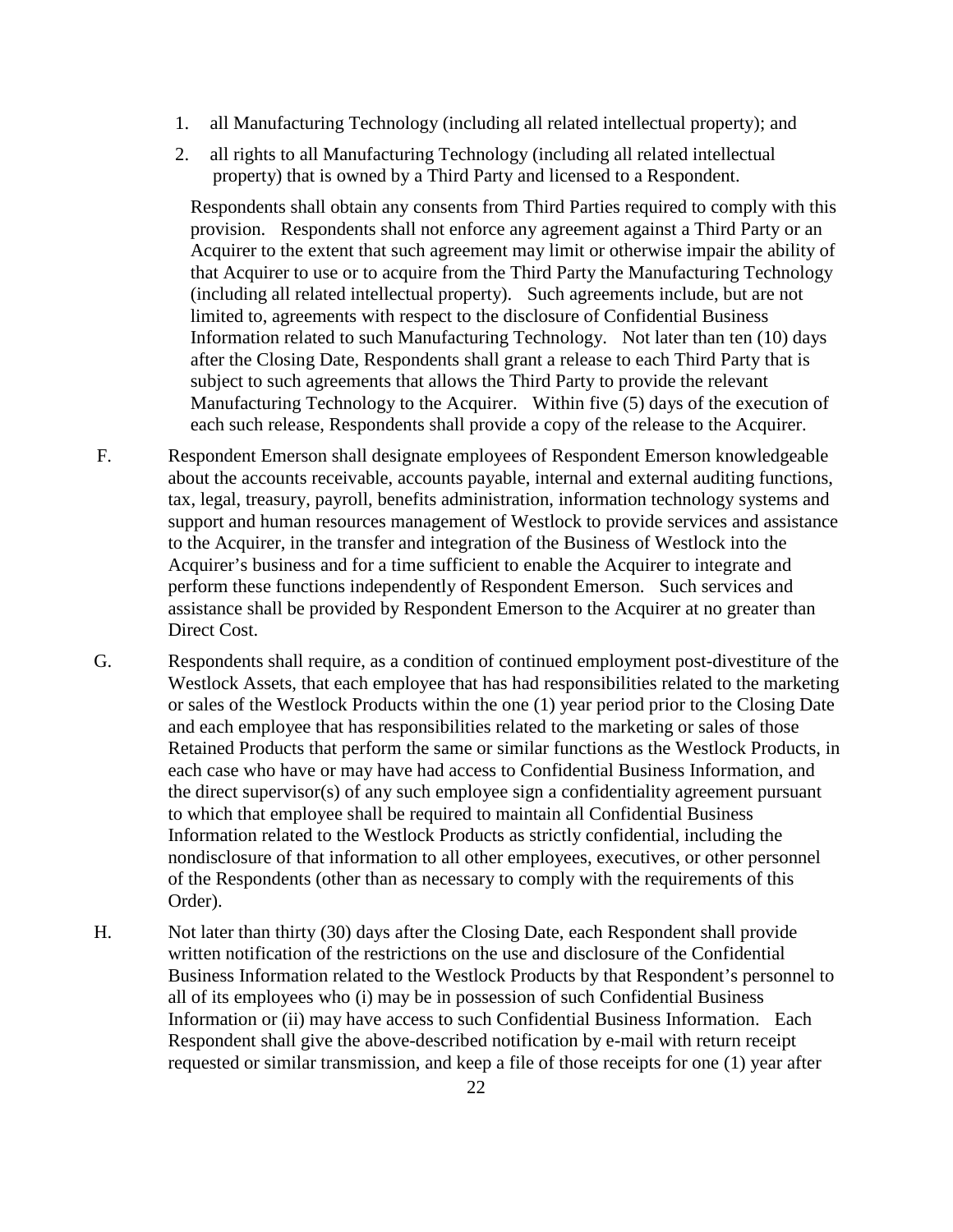the Closing Date. Each Respondent shall provide a copy of the notification to the relevant Acquirer. Each Respondent shall maintain complete records of all such notifications at that Respondent's registered office within the United States and shall provide an officer's certification to the Commission affirming the implementation of, and compliance with, the acknowledgement program. Each Respondent shall provide the relevant Acquirer with copies of all certifications, notifications, and reminders sent to that Respondent's personnel.

- I. Respondents shall:
	- 1. for a period of twelve (12) months after the Closing Date, provide the Acquirer with the opportunity to enter into employment contracts with the Westlock Core Employees. Each of these periods is hereinafter referred to as the "Westlock Core Employee Access Period(s);"
	- 2. not later than the earlier of the following dates: (i) ten (10) days after notice by staff of the Commission to the relevant Respondent to provide the Product Employee Information; or (ii) ten (10) days after written request by an Acquirer, provide that Acquirer or Proposed Acquirer(s) with the Product Employee Information related to the Westlock Core Employees. Failure by that Respondent to provide the Product Employee Information for any Westlock Core Employee within the time provided herein shall extend the Westlock Core Employee Access Period(s) with respect to that employee in an amount equal to the delay; *provided, however*, that the provision of such information may be conditioned upon the Acquirer's or Proposed Acquirer's written confirmation that it will (i) treat the information as confidential and, more specifically, (ii) use the information solely in connection with considering whether to provide, or providing to Westlock Core Employees the opportunity to enter into employment contracts during the Westlock Core Employee Access Period, and (iii) restrict access to the information to such of the Acquirer's or Proposed Acquirer's employees who need such access in connection with the specified and permitted use;
	- 3. during the Westlock Core Employee Access Period(s), not interfere with the hiring or employing by that Acquirer of the Westlock Core Employees and remove any impediments within the control of a Respondent that may deter these employees from accepting employment with that Acquirer, including, but not limited to, any noncompete or nondisclosure provision of employment with respect to a Westlock Product or other contracts with a Respondent that would affect the ability or incentive of those individuals to be employed by that Acquirer. In addition, a Respondent shall not make any counteroffer to any Westlock Core Employee who has received a written offer of employment from the Acquirer;

*provided, however,* that, subject to the conditions of continued employment prescribed in this Order, this Paragraph shall not prohibit a Respondent from continuing to employ any Westlock Core Employee under the terms of that employee's employment with a Respondent prior to the date of the written offer of employment from the Acquirer to that employee;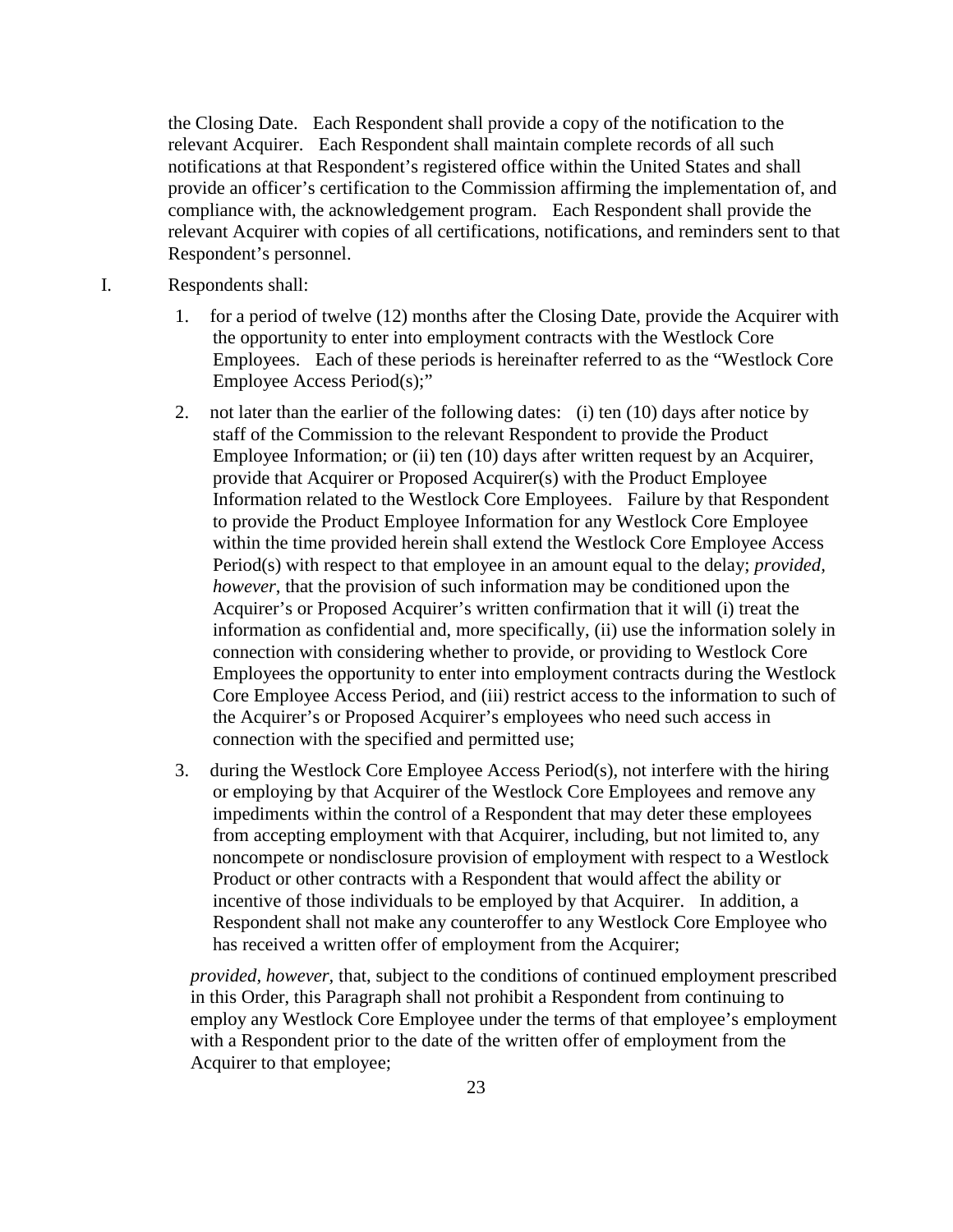4. until the Closing Date, provide all Westlock Core Employees with reasonable financial incentives to continue in their positions and to research, Develop, manufacture, market and/or sell the Westlock Product(s) consistent with past practices and/or as may be necessary to preserve the marketability, viability, and competitiveness of Westlock's Business and to ensure successful execution of the pre-Acquisition plans for the Westlock Product(s). Such incentives shall include a continuation of all employee compensation and benefits offered by a Respondent until the Closing Date(s) for the divestiture of the Westlock Assets has occurred, including regularly scheduled raises, bonuses, and vesting of pension benefits (as permitted by Law);

*provided, however,* that this Paragraph does not require nor shall be construed to require a Respondent to terminate the employment of any employee or to prevent a Respondent from continuing to employ the Westlock Core Employees in connection with the Acquisition; and

5. for a period of one (1) year after the Closing Date, not: (i) directly or indirectly solicit or otherwise attempt to induce any employee of the Acquirer with any amount of responsibility related to a Westlock Product ("Westlock Product Employee") to terminate his or her employment relationship with the Acquirer; or (ii) hire any Westlock Product Employee;

*provided, however*, a Respondent may hire any former Westlock Product Employee whose employment has been terminated by the Acquirer or who independently applies for employment with that Respondent, as long as that employee was not solicited in violation of the nonsolicitation requirements contained herein;

*provided further*, *however*, that a Respondent may do the following: (i) advertise for employees in newspapers, trade publications, or other media not targeted specifically at the Westlock Product Employees; or (ii) hire a Westlock Product Employee who contacts a Respondent on his or her own initiative without any direct or indirect solicitation or encouragement from that Respondent.

- J. Until Respondents complete the divestitures required by this Order and fully provide, or cause to be provided, the Manufacturing Technology related to each Westlock Product to the Acquirer:
	- 1. Respondents shall take actions as are necessary to:
		- a. maintain the full economic viability and marketability of the Businesses associated with that Westlock Product;
		- b. minimize any risk of loss of competitive potential for that Business;
		- c. prevent the destruction, removal, wasting, deterioration, or impairment of any of the assets related to that Westlock Product;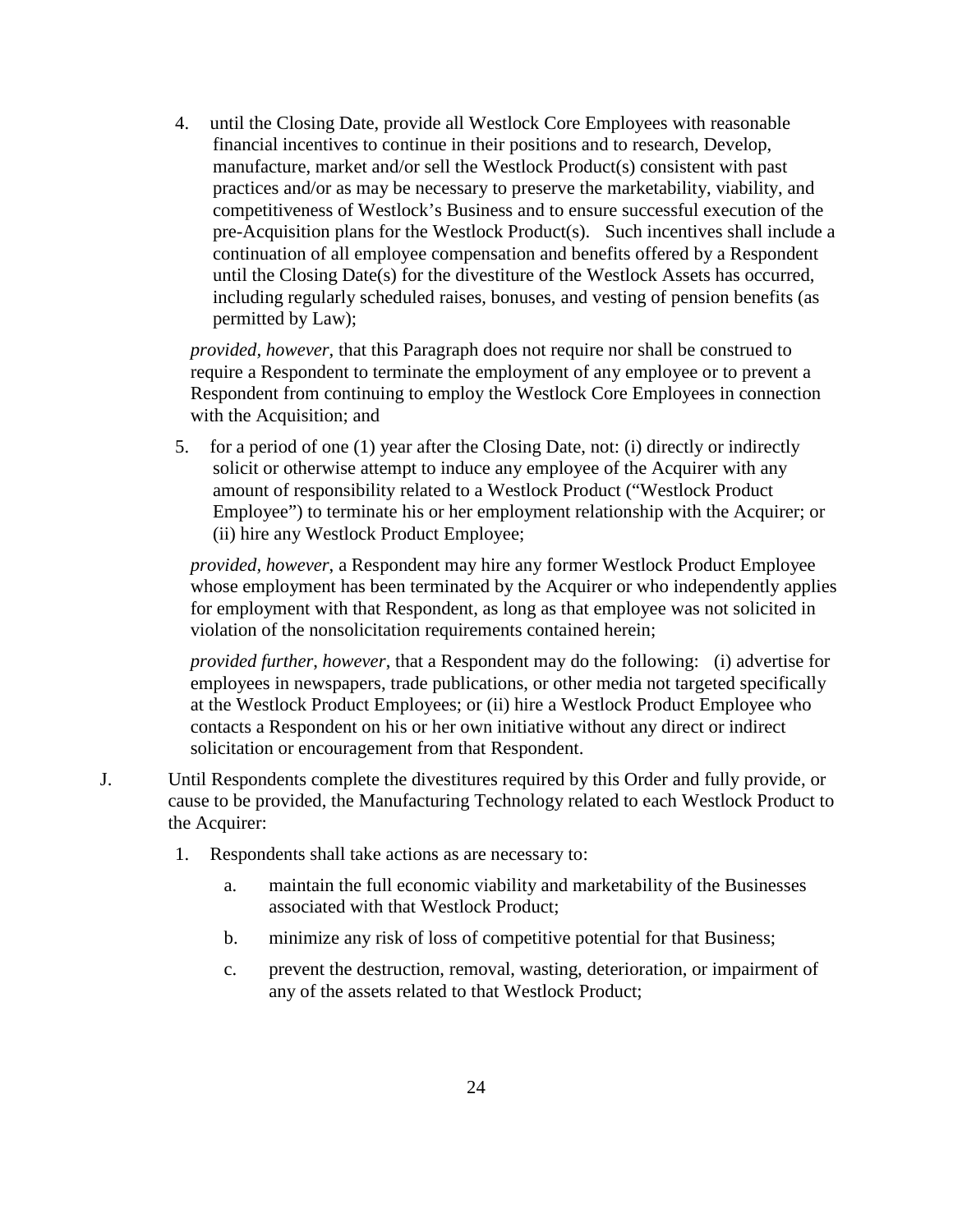- d. ensure the assets related to each Westlock Product are provided to the Acquirer in a manner without disruption, delay, or impairment of the Product Approval and Certification processes related to the Business associated with each Westlock Product;
- e. ensure the completeness of the transfer and delivery of the Manufacturing Technology; and
- 2. Respondents shall not sell, transfer, encumber, or otherwise impair the Westlock Assets (other than in the manner prescribed in this Order), nor take any action that lessens the full economic viability, marketability, or competitiveness of Westlock's Business.
- K. After the Closing Date, Respondents shall not, in the United States of America:
	- 1. use any of the Trademarks related to Westlock Products or any mark confusingly similar to the Trademarks as a trademark, tradename, or service mark *except* as may be necessary to sell stocks of Westlock Products in existence as of the Acquisition Date;
	- 2. attempt to register the Trademarks;
	- 3. attempt to register any mark confusingly similar to the Trademarks;
	- 4. challenge or interfere with an Acquirer's use and registration of the Trademarks; or
	- 5. challenge or interfere with an Acquirer's efforts to enforce its trademark registrations for and trademark rights in the relevant Trademarks against Third Parties.
- L. Respondents shall not join, file, prosecute, or maintain any suit, in law or equity, against an Acquirer or the Westlock Releasee(s):
	- 1. under any Patent owned by or licensed to a Respondent as of the day after the Acquisition Date that claims any of the following:
		- a. a valve position monitor;
		- b. a method or device for making, using, or controlling a valve position monitor; or
		- c. a method or device for monitoring, indicating, or communicating the position of a valve; or
	- 2. under any Patent that was filed or in existence on or before the Acquisition Date that is acquired by or licensed to a Respondent at any time after the Acquisition Date that claims any of the following:
		- a. a valve position monitor;
		- b. a method or device for making, using, or controlling a valve position monitor;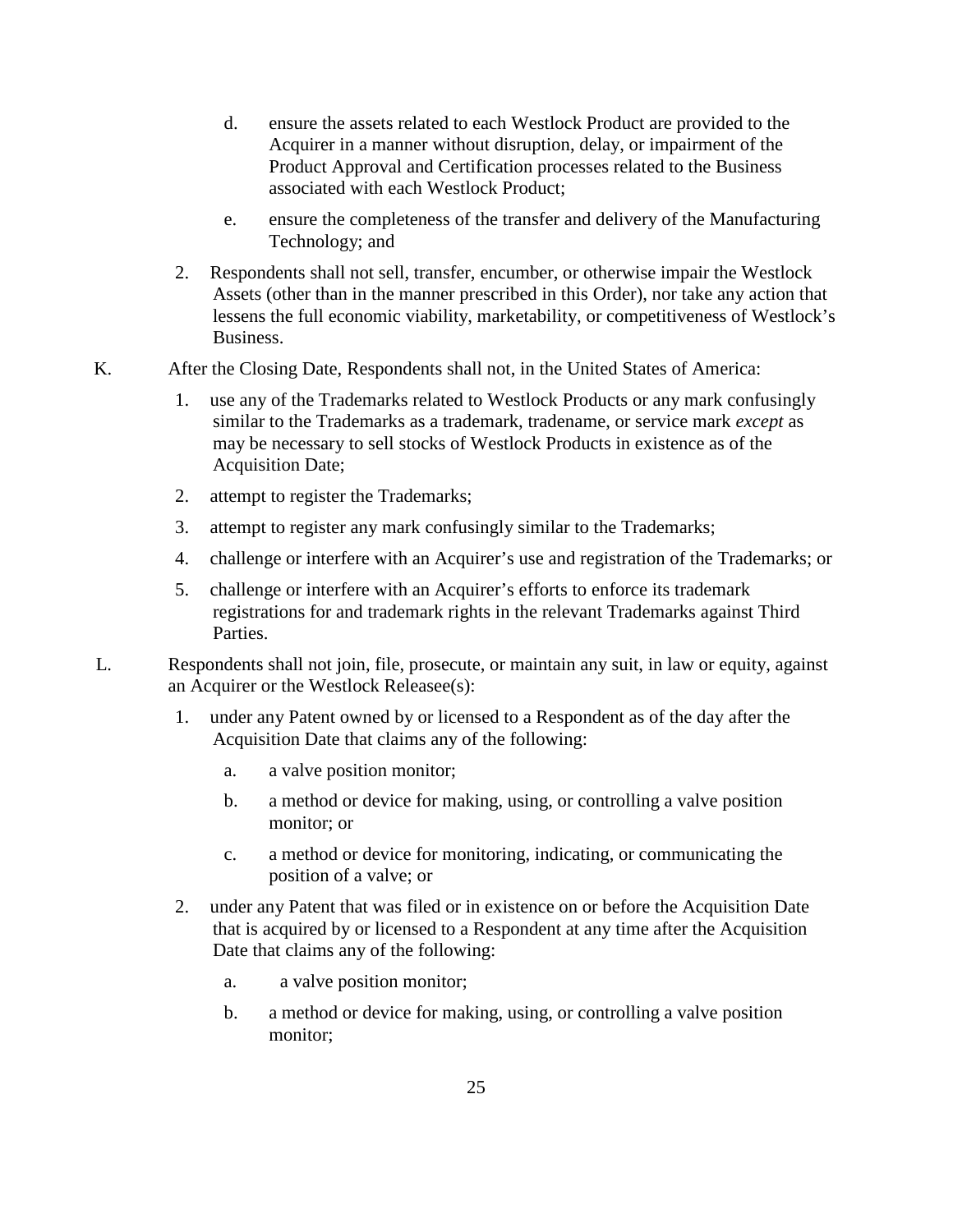c. a method or device for monitoring, indicating, or communicating the position of a valve;

if such suit would have the potential directly to limit or interfere with that Acquirer's freedom to practice the following: (i) the research, Development, or manufacture anywhere in the world of a Westlock Switch Box Product for the purposes of marketing, sale, or offer for sale within the United States of America of such Westlock Switch Box Product(s); or (ii) the import, export, use, supply, distribution, sale, or offer for sale of the Westlock Switch Box Product(s) into, from, or within the United States of America. Respondents shall also covenant to the Acquirer that as a condition of any assignment or license from Respondents to a Third Party of the above-described Patents, the Third Party shall agree to provide a covenant whereby the Third Party covenants not to sue that Acquirer or the related Westlock Releasee(s) under such Patents, if the suit would have the potential directly to limit or interfere with that Acquirer's freedom to practice the following: (i) the research, Development, or manufacture anywhere in the world of the Westlock Switch Box Product(s) for the purposes of marketing, sale, or offer for sale within the United States of America of such Westlock Switch Box Product(s); or (ii) the import, export, use, supply, distribution, sale, or offer for sale of the Westlock Switch Box Product(s) into, from, or within the United States of America. The provisions of this Paragraph do not apply to any Patent owned by, acquired by, or licensed to or from a Respondent that claims inventions conceived by and reduced to practice after the Acquisition Date;

M. Upon reasonable written notice and request from an Acquirer to Respondents, Respondents shall provide, in a timely manner, at no greater than Direct Cost, assistance of knowledgeable employees of Respondents to assist that Acquirer to defend against, respond to, or otherwise participate in any litigation brought by a Third Party related to the Product Intellectual Property related to any of the Westlock Switch Box Product(s), if such litigation would have the potential to interfere with that Acquirer's freedom to practice the following: (i) the research, Development, or manufacture anywhere in the world of the Westlock Switch Box Product(s) for the purposes of marketing, sale, or offer for sale within the United States of America of such Westlock Switch Box Product(s); or (ii) the import, export, use, supply, distribution, sale, or offer for sale of the Westlock Switch Box Product(s) into, from, or within the United States of America.

N. For any patent infringement suit filed prior to the Closing Date in which a Respondent is alleged to have infringed a Patent of a Third Party or any potential patent infringement suit from a Third Party that a Respondent has prepared or is preparing to defend against as of the Closing Date, and where such a suit would have the potential directly to limit or interfere with the relevant Acquirer's freedom to practice the following: (i) the research, Development, or manufacture anywhere in the world of the Westlock Switch Box Product(s) acquired for the purposes of marketing, sale, or offer for sale within the United States of America of such Westlock Switch Box Product(s); or (ii) the import, export, use, supply, distribution, sale, or offer for sale of the Westlock Switch Box Product(s) into, from, or within the United States of America, that Respondent shall: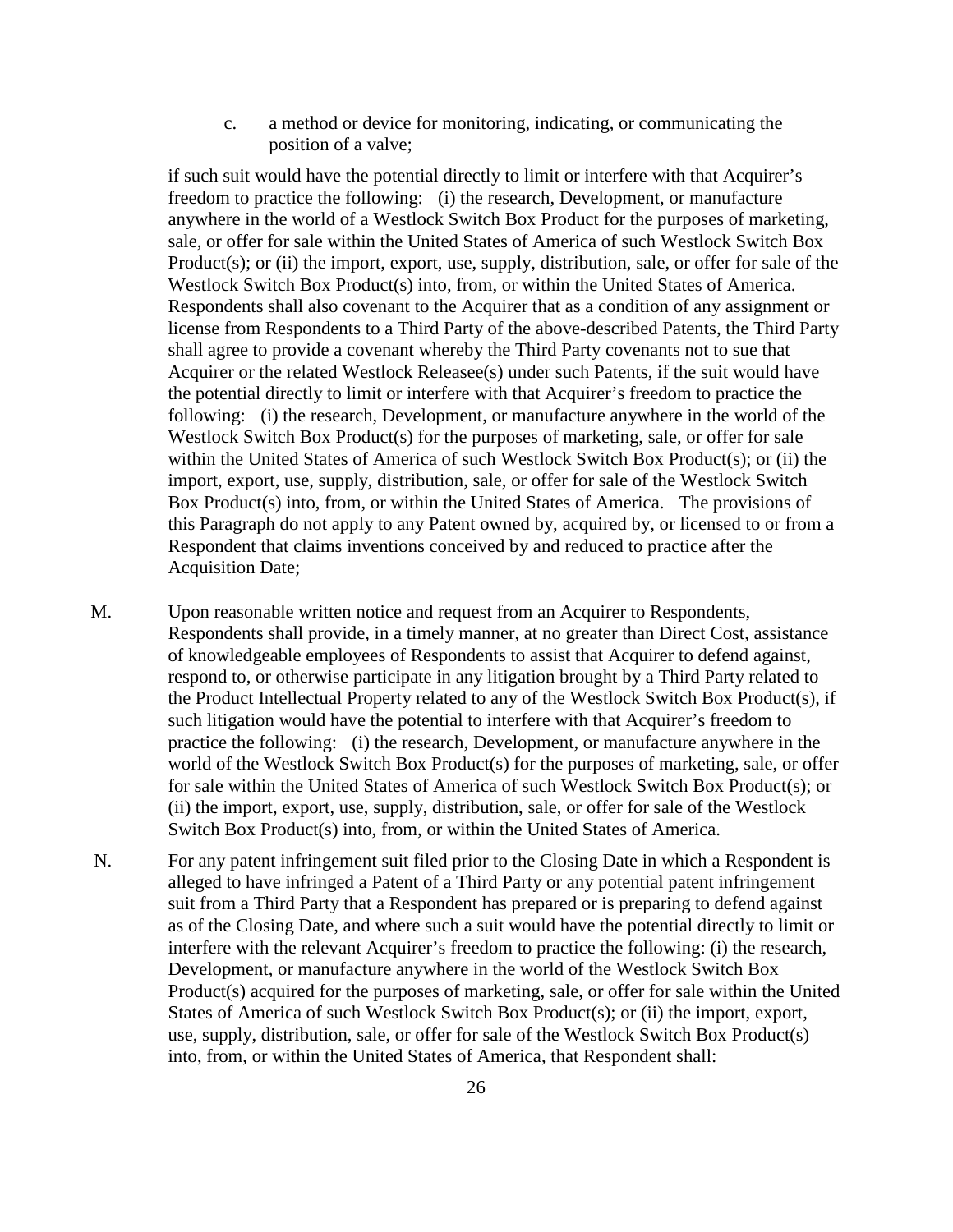- 1. cooperate with that Acquirer and provide any and all necessary technical and legal assistance, documentation, and witnesses from that Respondent in connection with obtaining resolution of any pending patent litigation related to that Westlock Switch Box Product;
- 2. waive conflicts of interest, if any, to allow that Respondent's outside legal counsel to represent that Acquirer in any ongoing patent litigation related to that Westlock Switch Box Product; and
- 3. permit the transfer to that Acquirer of all of the litigation files and any related attorney work product in the possession of that Respondent's outside counsel related to that Westlock Switch Box Product.
- O. The purpose of the divestiture of the Westlock Assets and the related obligations imposed on the Respondents by this Order is:
	- 1. to ensure the continued use of such assets for the purposes of the Business of Westlock within the United States of America;
	- 2. to create a viable and effective competitor that is independent of Respondent Emerson in the Business of the Switch Box Products within the United States of America; and
	- 3. to remedy the lessening of competition resulting from the Acquisition as alleged in the Commission's Complaint in a timely and sufficient manner.

## **III.**

# **IT IS FURTHER ORDERED** that:

- A. At any time after the Respondents sign the Consent Agreement in this matter, the Commission may appoint a monitor ("Monitor") to assure that the Respondents expeditiously comply with all of their obligations and perform all of their responsibilities as required by this Order, the Order to Maintain Assets, and the Remedial Agreements.
- B. The Commission shall select the Monitor, subject to the consent of Respondent Emerson, which consent shall not be unreasonably withheld. If Respondent Emerson has not opposed, in writing, including the reasons for opposing, the selection of a proposed Monitor within ten (10) days after notice by the staff of the Commission to Respondent Emerson of the identity of any proposed Monitor, Respondents shall be deemed to have consented to the selection of the proposed Monitor.
- C. Not later than ten (10) days after the appointment of the Monitor, Respondent Emerson shall execute an agreement that, subject to the prior approval of the Commission, confers on the Monitor all the rights and powers necessary to permit the Monitor to monitor each Respondent's compliance with the relevant requirements of the Order in a manner consistent with the purposes of the Order.
- D. If a Monitor is appointed, each Respondent shall consent to the following terms and conditions regarding the powers, duties, authorities, and responsibilities of the Monitor: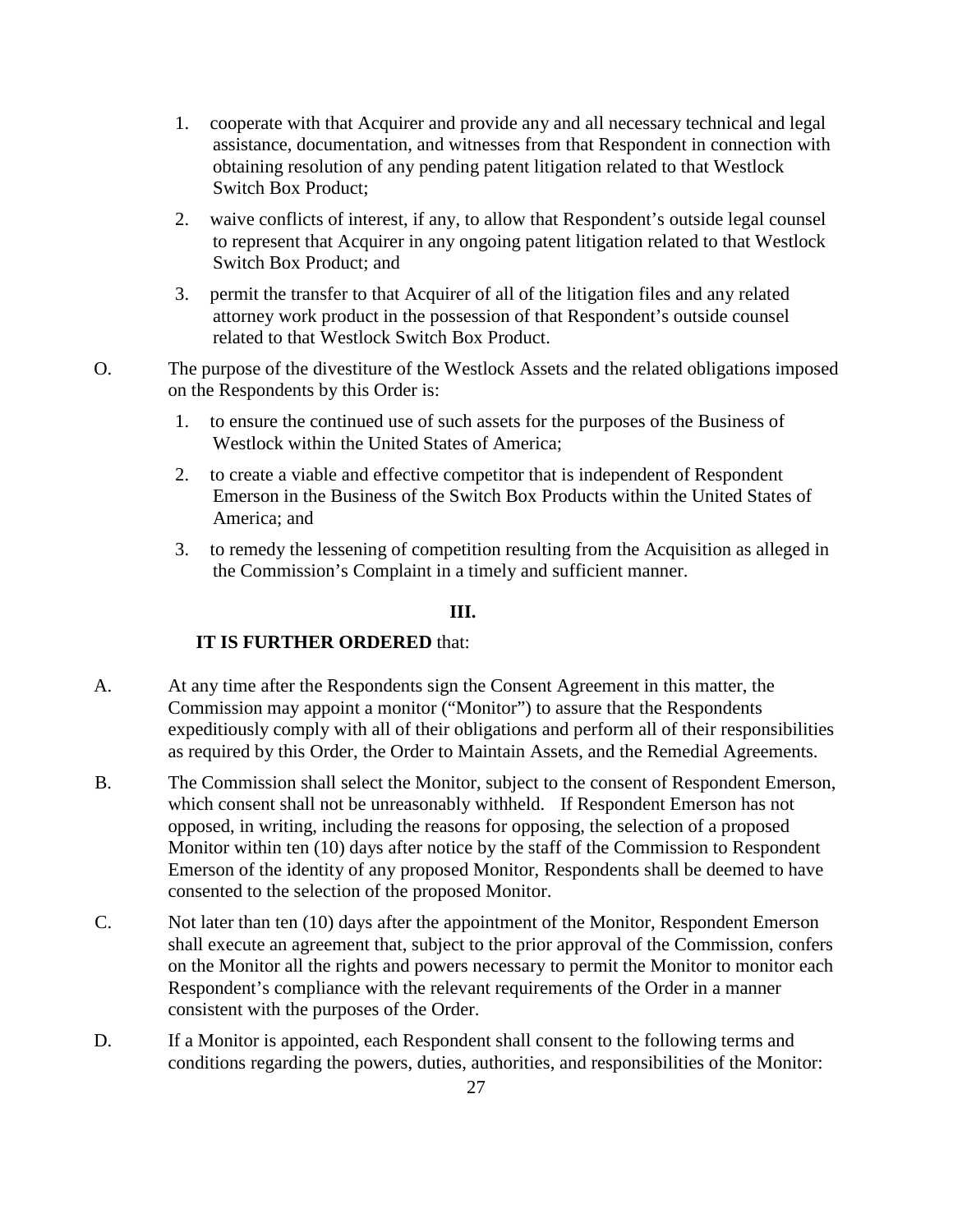- 1. The Monitor shall have the power and authority to monitor each Respondent's compliance with the divestiture and asset maintenance obligations and related requirements of the Order, and shall exercise such power and authority and carry out the duties and responsibilities of the Monitor in a manner consistent with the purposes of the Order and in consultation with the Commission.
- 2. The Monitor shall act in a fiduciary capacity for the benefit of the Commission.
- 3. The Monitor shall serve until the latter of:
	- a. the date of completion by Respondents of all Westlock Assets and the transfer of the Manufacturing Technology, Product Intellectual Property and Product Licensed Intellectual Property in a manner that fully satisfies the requirements of this Order;
	- b. the Acquirer has obtained all the Product Approvals and Certifications, with respect to each Westlock Switch Box Product;
	- c. the Acquirer is able to perform all of the accounts receivable, accounts payable, internal and external auditing functions, tax, legal, treasury, payroll, benefits administration, information technologies, and human resources management of Westlock that had, prior to the Closing Date, been performed by entities within Respondent Pentair or Respondent Emerson outside of Westlock Controls Corporation.

*provided, however,* that the Monitor's service shall not extend more than four (4) years after the Order Date *unless* the Commission decides to extend or modify this period as may be necessary or appropriate to accomplish the purposes of the Orders.

- E. Subject to any demonstrated legally recognized privilege, the Monitor shall have full and complete access to each Respondent's personnel, books, documents, records kept in the ordinary course of business, facilities, and technical information, and such other relevant information as the Monitor may reasonably request, related to that Respondent's compliance with its obligations under the Orders, including, but not limited to, its obligations related to the relevant assets. Each Respondent shall cooperate with any reasonable request of the Monitor and shall take no action to interfere with or impede the Monitor's ability to monitor that Respondent's compliance with the Orders.
- F. The Monitor shall serve, without bond or other security, at the expense of Respondent Emerson, on such reasonable and customary terms and conditions as the Commission may set. The Monitor shall have authority to employ, at the expense of Respondent Emerson, such consultants, accountants, attorneys, and other representatives and assistants as are reasonably necessary to carry out the Monitor's duties and responsibilities.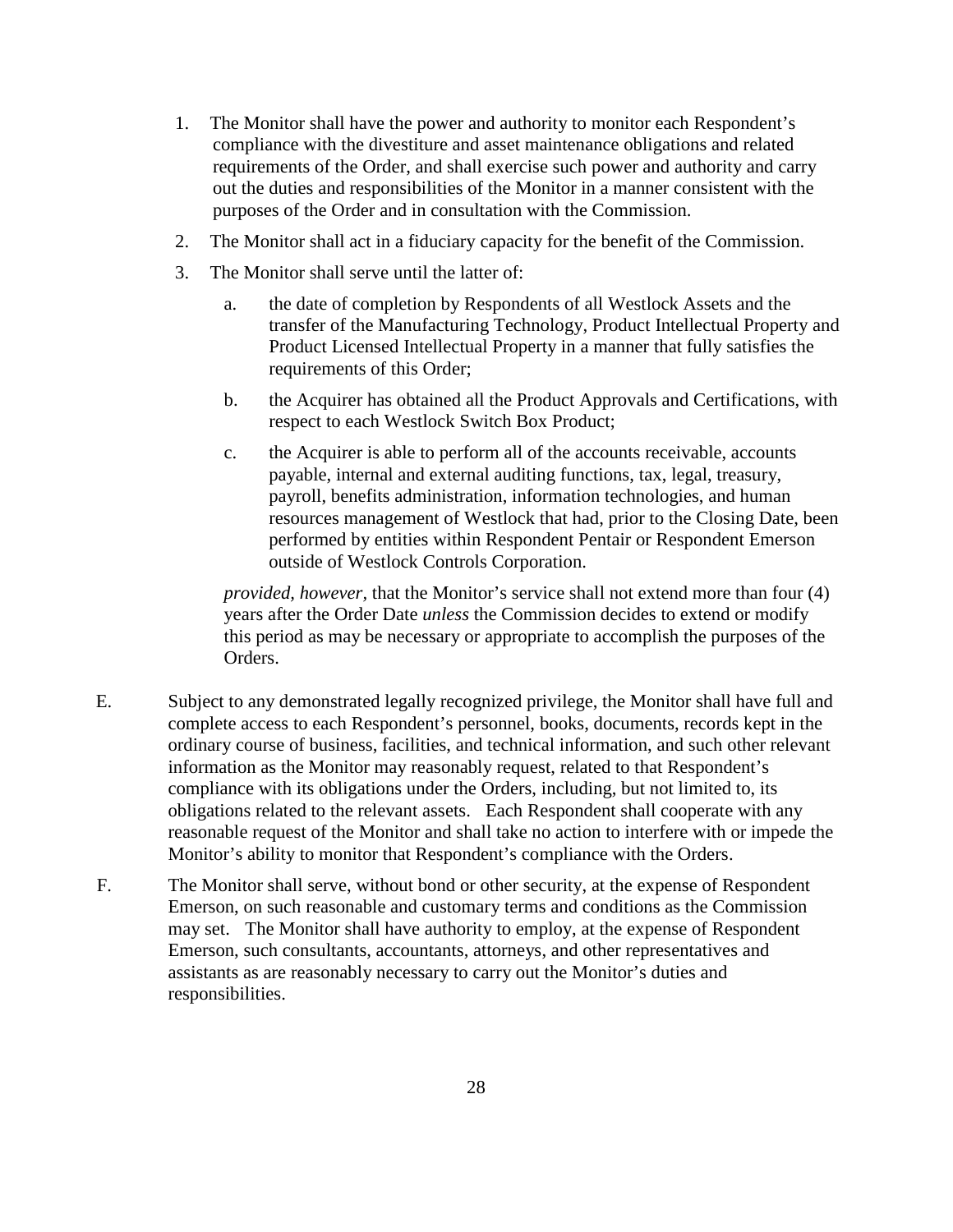- G. Each Respondent shall indemnify the Monitor and hold the Monitor harmless against any losses, claims, damages, liabilities, or expenses arising out of, or in connection with, the performance of the Monitor's duties, including all reasonable fees of counsel and other reasonable expenses incurred in connection with the preparations for, or defense of, any claim, whether or not resulting in any liability, except to the extent that such losses, claims, damages, liabilities, or expenses result from gross negligence, willful or wanton acts, or bad faith by the Monitor.
- H. Each Respondent shall report to the Monitor in accordance with the requirements of this Order and as otherwise provided in any agreement approved by the Commission. The Monitor shall evaluate the reports submitted to the Monitor by a Respondent, and any reports submitted by each Acquirer with respect to the performance of a Respondent's obligations under the Order or the Remedial Agreement(s). Within thirty (30) days after the date the Monitor receives these reports, the Monitor shall report in writing to the Commission concerning performance by a Respondent of its obligations under the Order;
- I. Each Respondent may require the Monitor and each of the Monitor's consultants, accountants, attorneys, and other representatives and assistants to sign a customary confidentiality agreement; *provided, however,* that such agreement shall not restrict the Monitor from providing any information to the Commission.
- J. The Commission may, among other things, require the Monitor and each of the Monitor's consultants, accountants, attorneys, and other representatives and assistants to sign an appropriate confidentiality agreement related to Commission materials and information received in connection with the performance of the Monitor's duties.
- K. If the Commission determines that the Monitor has ceased to act or failed to act diligently, the Commission may appoint a substitute Monitor in the same manner as provided in this Paragraph.
- L. The Commission may on its own initiative, or at the request of the Monitor, issue such additional orders or directions as may be necessary or appropriate to assure compliance with the requirements of the Order.
- M. The Monitor appointed pursuant to this Order may be the same Person appointed as a Divestiture Trustee pursuant to the relevant provisions of this Order.

### **IV.**

## **IT IS FURTHER ORDERED** that:

A. If the Respondents have not fully complied with the obligations to assign, grant, license, divest, transfer, deliver, or otherwise convey the Westlock Assets as required by this Order, the Commission may appoint a trustee ("Divestiture Trustee") to assign, grant, license, divest, transfer, deliver, or otherwise convey these assets in a manner that satisfies the requirements of this Order. In the event that the Commission or the Attorney General brings an action pursuant to § 5(*l*) of the Federal Trade Commission Act, 15 U.S.C. § 45(*l*), or any other statute enforced by the Commission, Respondents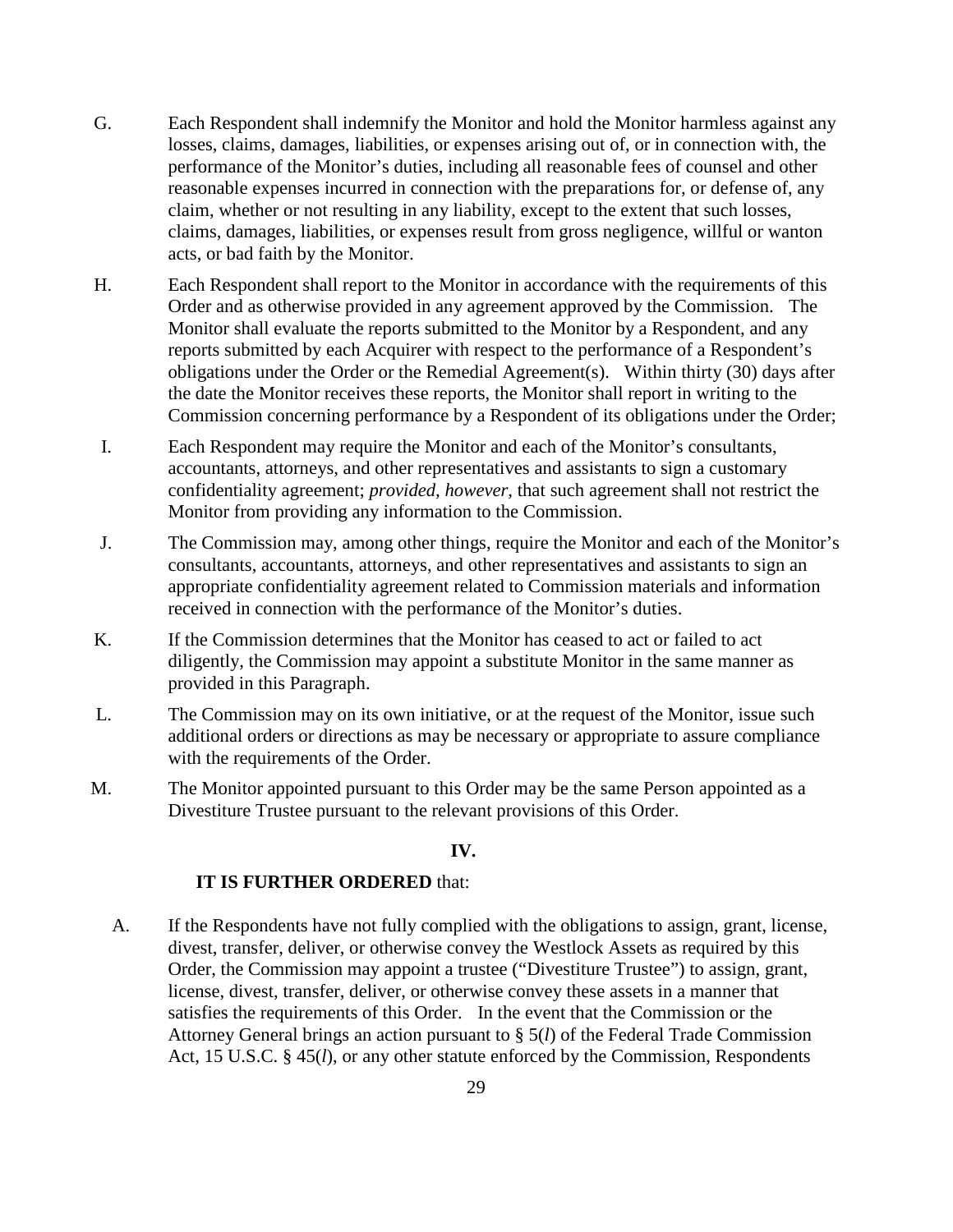shall consent to the appointment of a Divestiture Trustee in such action to assign, grant, license, divest, transfer, deliver, or otherwise convey these assets. Neither the appointment of a Divestiture Trustee nor a decision not to appoint a Divestiture Trustee under this Paragraph shall preclude the Commission or the Attorney General from seeking civil penalties or any other relief available to it, including a court-appointed Divestiture Trustee, pursuant to § 5(*l*) of the Federal Trade Commission Act, or any other statute enforced by the Commission, for any failure by a Respondent to comply with this Order.

- B. The Commission shall select the Divestiture Trustee, subject to the consent of Respondents, which consent shall not be unreasonably withheld. The Divestiture Trustee shall be a Person with experience and expertise in acquisitions and divestitures. If Respondent has not opposed, in writing, including the reasons for opposing, the selection of any proposed Divestiture Trustee within ten (10) days after notice by the staff of the Commission to Respondent of the identity of any proposed Divestiture Trustee, Respondents shall be deemed to have consented to the selection of the proposed Divestiture Trustee.
- C. Not later than ten (10) days after the appointment of a Divestiture Trustee, Respondents shall execute a trust agreement that, subject to the prior approval of the Commission, transfers to the Divestiture Trustee all rights and powers necessary to permit the Divestiture Trustee to effect the divestiture required by this Order.
- D. If a Divestiture Trustee is appointed by the Commission or a court pursuant to this Paragraph, Respondents shall consent to the following terms and conditions regarding the Divestiture Trustee's powers, duties, authority, and responsibilities:
	- 1. Subject to the prior approval of the Commission, the Divestiture Trustee shall have the exclusive power and authority to assign, grant, license, divest, transfer, deliver, or otherwise convey the assets that are required by this Order to be assigned, granted, licensed, divested, transferred, delivered, or otherwise conveyed.
	- 2. The Divestiture Trustee shall have one (1) year after the date the Commission approves the trust agreement described herein to accomplish the divestiture, which shall be subject to the prior approval of the Commission. If, however, at the end of the one (1) year period, the Divestiture Trustee has submitted a plan of divestiture or the Commission believes that the divestiture(s) can be achieved within a reasonable time, the divestiture period may be extended by the Commission; *provided, however*, the Commission may extend the divestiture period only two (2) times.
	- 3. Subject to any demonstrated legally recognized privilege, the Divestiture Trustee shall have full and complete access to the personnel, books, records, and facilities related to the relevant assets that are required to be assigned, granted, licensed, divested, delivered, or otherwise conveyed by this Order and to any other relevant information as the Divestiture Trustee may request. Respondents shall develop such financial or other information as the Divestiture Trustee may request and shall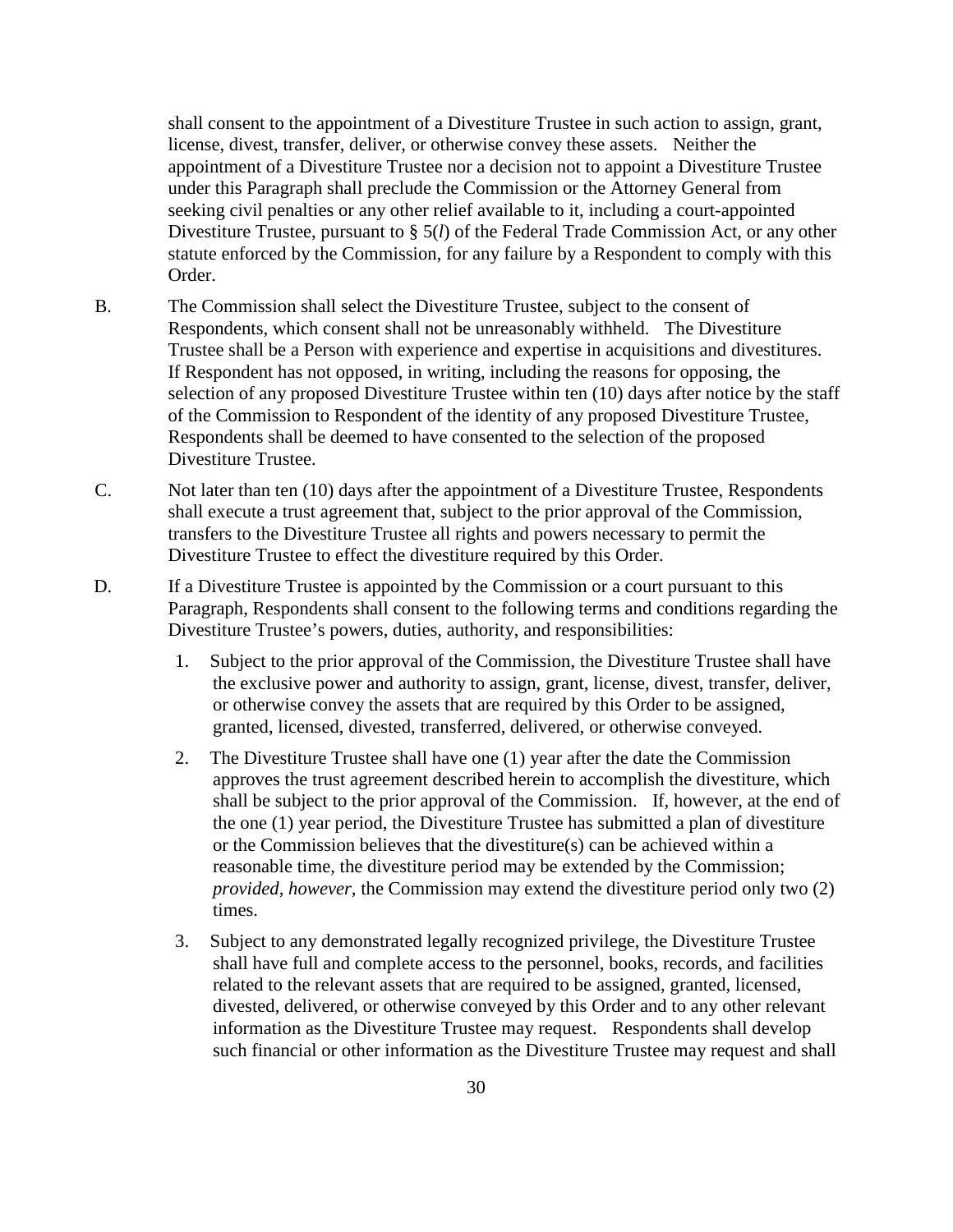cooperate with the Divestiture Trustee. Respondents shall take no action to interfere with or impede the Divestiture Trustee's accomplishment of the divestiture(s). Any delays in divestiture caused by a Respondent shall extend the time for divestiture under this Paragraph in an amount equal to the delay, as determined by the Commission or, for a court-appointed Divestiture Trustee, by the court.

- 4. The Divestiture Trustee shall use commercially reasonable efforts to negotiate the most favorable price and terms available in each contract that is submitted to the Commission, subject to Respondents' absolute and unconditional obligation to divest expeditiously and at no minimum price. The divestiture(s) shall be made in the manner and to an Acquirer as required by this Order; *provided, however*, if the Divestiture Trustee receives bona fide offers from more than one acquiring Person, and if the Commission determines to approve more than one such acquiring Person, the Divestiture Trustee shall divest to the acquiring Person selected by Respondents from among those approved by the Commission; *provided further, however*, that Respondents shall select such Person within five (5) days after receiving notification of the Commission's approval.
- 5. The Divestiture Trustee shall serve, without bond or other security, at the cost and expense of Respondents, on such reasonable and customary terms and conditions as the Commission or a court may set. The Divestiture Trustee shall have the authority to employ, at the cost and expense of Respondents, such consultants, accountants, attorneys, investment bankers, business brokers, appraisers, and other representatives and assistants as are necessary to carry out the Divestiture Trustee's duties and responsibilities. The Divestiture Trustee shall account for all monies derived from the divestiture and all expenses incurred. After approval by the Commission of the account of the Divestiture Trustee, including fees for the Divestiture Trustee's services, all remaining monies shall be paid at the direction of Respondents, and the Divestiture Trustee's power shall be terminated. The compensation of the Divestiture Trustee shall be based at least in significant part on a commission arrangement contingent on the divestiture of all of the relevant assets that are required to be divested by this Order.
- 6. Respondents shall indemnify the Divestiture Trustee and hold the Divestiture Trustee harmless against any losses, claims, damages, liabilities, or expenses arising out of, or in connection with, the performance of the Divestiture Trustee's duties, including all reasonable fees of counsel and other expenses incurred in connection with the preparation for, or defense of, any claim, whether or not resulting in any liability, except to the extent that such losses, claims, damages, liabilities, or expenses result from gross negligence, willful or wanton acts, or bad faith by the Divestiture Trustee.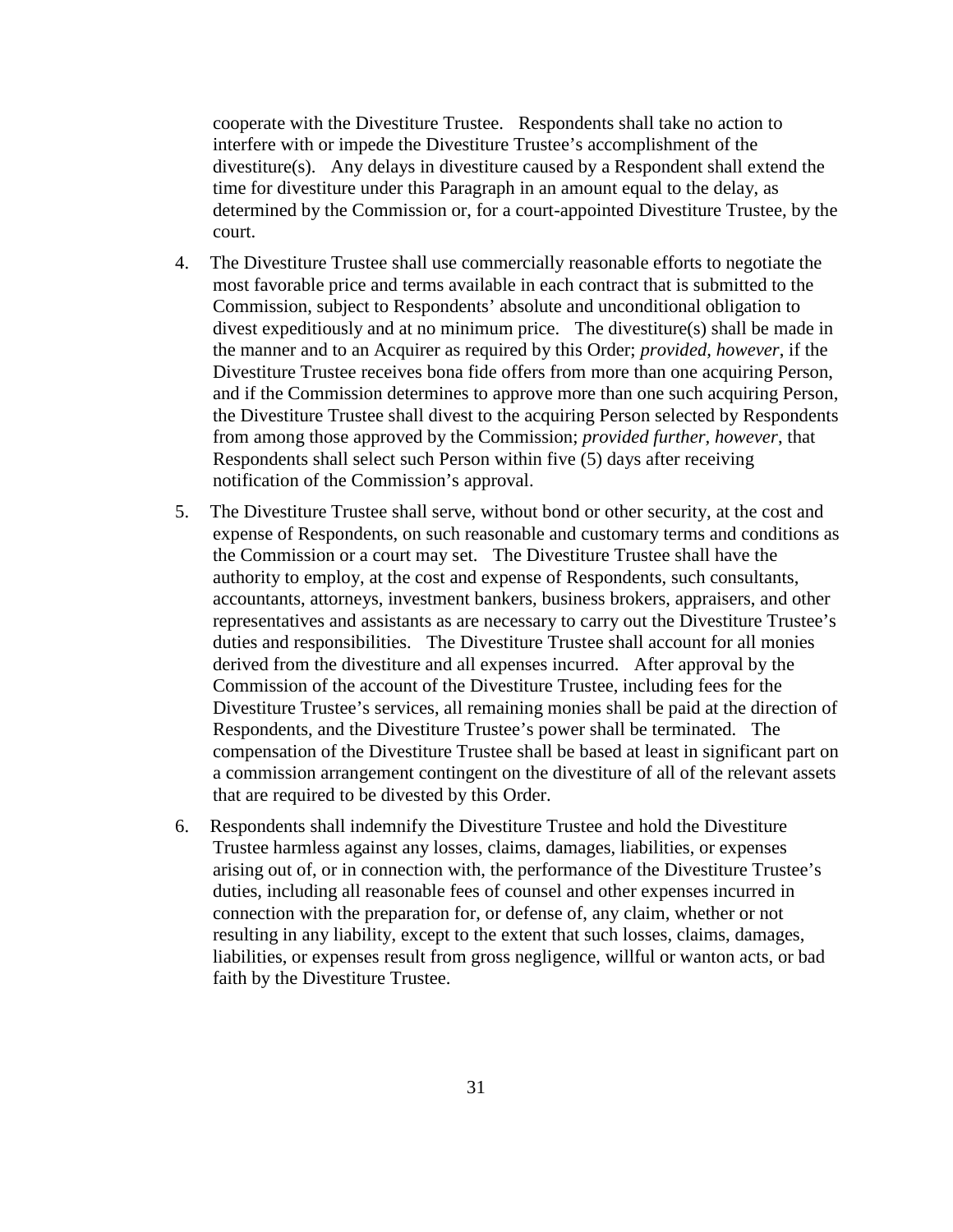- 7. The Divestiture Trustee shall have no obligation or authority to operate or maintain the relevant assets required to be divested by this Order; *provided, however,* that the Divestiture Trustee appointed pursuant to this Paragraph may be the same Person appointed as Monitor pursuant to the relevant provisions of this Order or the Order to Maintain Assets in this matter.
- 8. The Divestiture Trustee shall report in writing to Respondents and to the Commission every sixty (60) days concerning the Divestiture Trustee's efforts to accomplish the divestiture.
- 9. Respondents may require the Divestiture Trustee and each of the Divestiture Trustee's consultants, accountants, attorneys, and other representatives and assistants to sign a customary confidentiality agreement; *provided, however,* that such agreement shall not restrict the Divestiture Trustee from providing any information to the Commission.
- E. The Commission may, among other things, require the Divestiture Trustee and each of the Divestiture Trustee's consultants, accountants, attorneys, and other representatives and assistants to sign an appropriate confidentiality agreement related to Commission materials and information received in connection with the performance of the Divestiture Trustee's duties.
- F. If the Commission determines that a Divestiture Trustee has ceased to act or failed to act diligently, the Commission may appoint a substitute Divestiture Trustee in the same manner as provided in this Paragraph.
- G. The Commission or, in the case of a court-appointed Divestiture Trustee, the court, may on its own initiative or at the request of the Divestiture Trustee issue such additional orders or directions as may be necessary or appropriate to accomplish the divestiture(s) required by this Order.

#### **V.**

**IT IS FURTHER ORDERED** that, in addition to any other requirements and prohibitions relating to Confidential Business Information in this Order, each Respondent shall assure that its own counsel (including its own in-house counsel under appropriate confidentiality arrangements) shall not retain unredacted copies of documents or other materials provided to an Acquirer (other than electronic copies created as a result of automatic back-up procedures) or access original documents provided to an Acquirer, *except* under circumstances where copies of documents are insufficient or otherwise unavailable, and for the following purposes:

A. to assure such Respondent's compliance with any Remedial Agreement, this Order, any Law (including, without limitation, any requirement to obtain regulatory licenses or approvals, and rules promulgated by the Commission), any data retention requirement of any applicable Government Entity, or any taxation requirements; or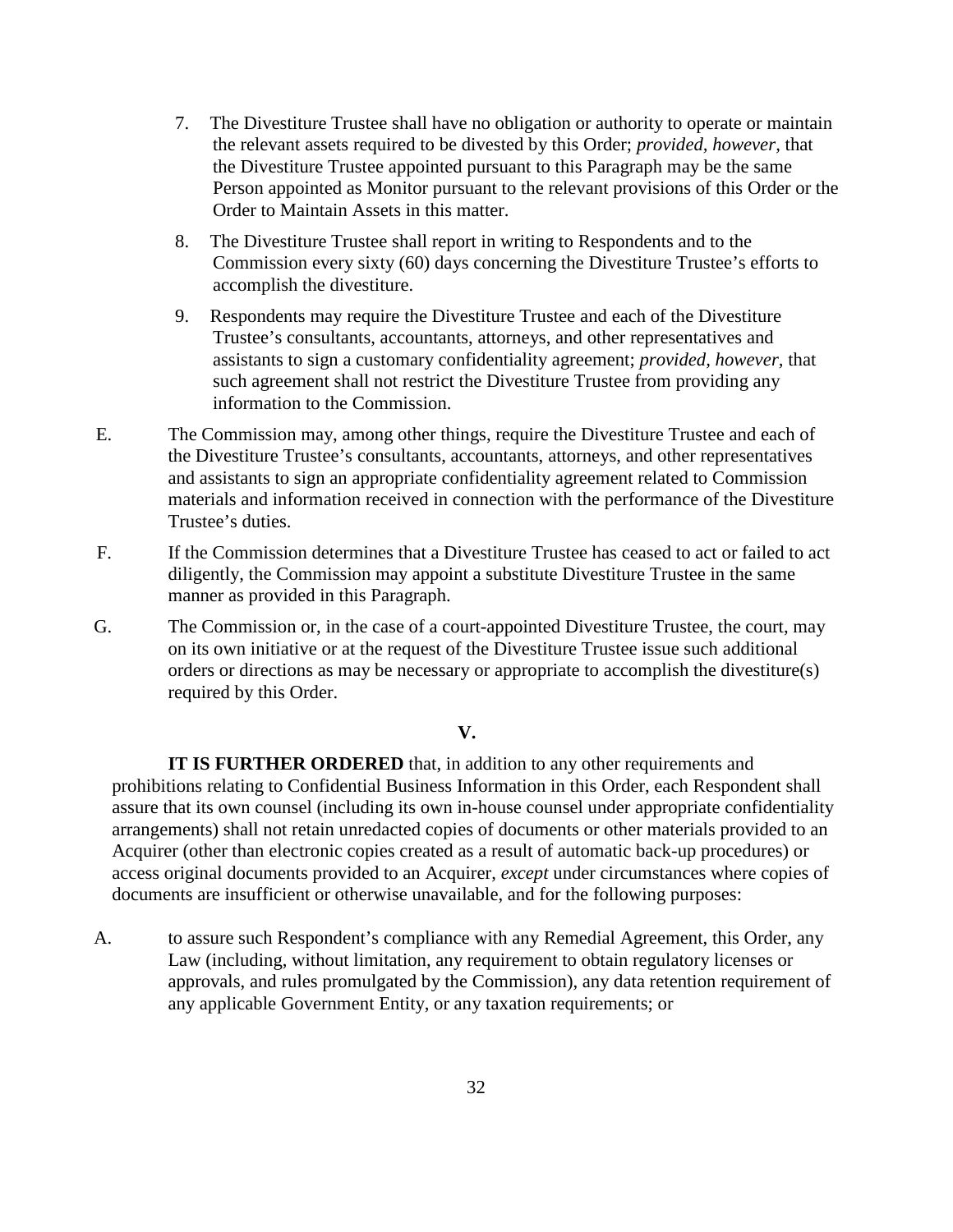B. to defend against, respond to, or otherwise participate in any litigation, investigation, audit, process, subpoena, or other proceeding relating to the divestiture or any other aspect of the Westlock Products or the assets and Businesses associated with those Westlock Products;

*provided*, *however*, that a Respondent may disclose such information as necessary for the purposes set forth in this Paragraph VII pursuant to an appropriate confidentiality order, agreement, or arrangement;

*provided further*, *however,* that pursuant to this Paragraph VII, a Respondent needing such access to original documents shall: (i) require those who view such unredacted documents or other materials to enter into confidentiality agreements with the relevant Acquirer (but shall not be deemed to have violated this requirement if that Acquirer withholds such agreement unreasonably); and (ii) use best efforts to obtain a protective order to protect the confidentiality of such information during any adjudication.

### **VI.**

## **IT IS FURTHER ORDERED** that:

- A. Any Remedial Agreement shall be deemed incorporated into this Order.
- B. Any failure by a Respondent to comply with any term of such Remedial Agreement shall constitute a failure to comply with this Order.
- C. Respondents shall include in each Remedial Agreement related to each of the Westlock Products a specific reference to this Order, the remedial purposes thereof, and provisions to reflect the full scope and breadth of each Respondent's obligation to the Acquirer pursuant to this Order.
- D. No Respondent shall seek, directly or indirectly, pursuant to any dispute resolution mechanism incorporated in any Remedial Agreement, or in any agreement related to any of the Westlock Products, a decision the result of which would be inconsistent with the terms of this Order or the remedial purposes thereof.
- E. No Respondent shall modify or amend any of the terms of any Remedial Agreement without the prior approval of the Commission, except as otherwise provided in Rule  $2.41(f)(5)$  of the Commission's Rules of Practice and Procedure, 16 C.F.R. § 2.41(f)(5). Notwithstanding any term of the Remedial Agreement(s), any modification or amendment of any Remedial Agreement made without the prior approval of the Commission, or as otherwise provided in Rule 2.41(f)(5), shall constitute a failure to comply with this Order.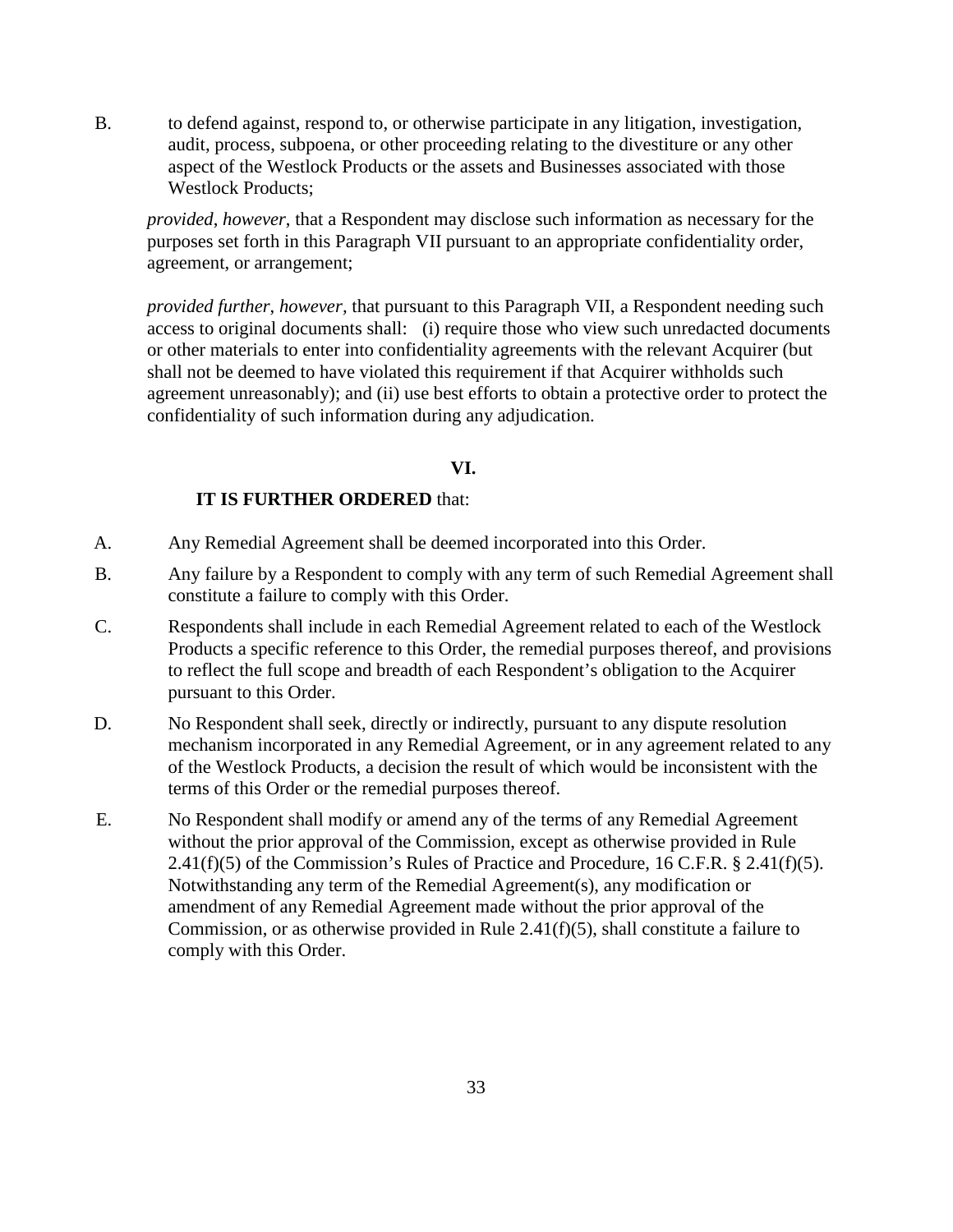### **VII.**

#### **IT IS FURTHER ORDERED** that:

- A. Within five (5) days of the Acquisition Date, Respondent Emerson shall submit to the Commission a letter certifying the date on which the Acquisition Date occurred.
- B. Within five (5) days of the Closing Date, Respondent Emerson shall submit to the Commission a letter certifying the date on which that particular divestiture occurred.
- C. Within thirty (30) days after the Order Date, and every sixty (60) days thereafter until Respondent Emerson has (i) divested all Westlock Assets, (ii) fully provided the Manufacturing Technology, Product Intellectual Property and Product Licensed Intellectual Property to an Acquirer in a manner that fully satisfies the requirements of this Order, and (iii) completed its obligations to provide services and assistance to the Acquirer with respect to accounts receivable, accounts payable, internal and external auditing functions, tax, legal, treasury, payroll, benefits administration, information technologies, and human resources management of Westlock, Respondent Emerson shall submit to the Commission a verified written report setting forth in detail the manner and form in which it intends to comply, is complying, and has complied with these requirements of this Order. Respondent Emerson shall submit at the same time a copy of its report concerning compliance with this Order to the Monitor, if any Monitor has been appointed. Respondent Emerson shall include in its reports, among other things that are required from time to time, a full description of the efforts being made to comply with the relevant paragraphs of the Orders, including:
	- 1. a detailed description of all substantive contacts, negotiations, or recommendations related to (i) the divestiture and transfer of all relevant assets and rights and (ii) transitional services being provided by Respondent Emerson to the Acquirer; and
	- 2. a detailed description of the timing for the completion of such obligations.
- D. One (1) year after the Order Date, annually for the next four (4) years on the anniversary of the Order Date, and at other times as the Commission may require, Respondents shall file a verified written report with the Commission setting forth in detail the manner and form in which it has complied and is complying with the Order.

## **VIII.**

**IT IS FURTHER ORDERED** that each Respondent shall notify the Commission at least thirty (30) days prior to:

- A. any proposed dissolution of a Respondent;
- B. any proposed acquisition, merger, or consolidation of a Respondent; or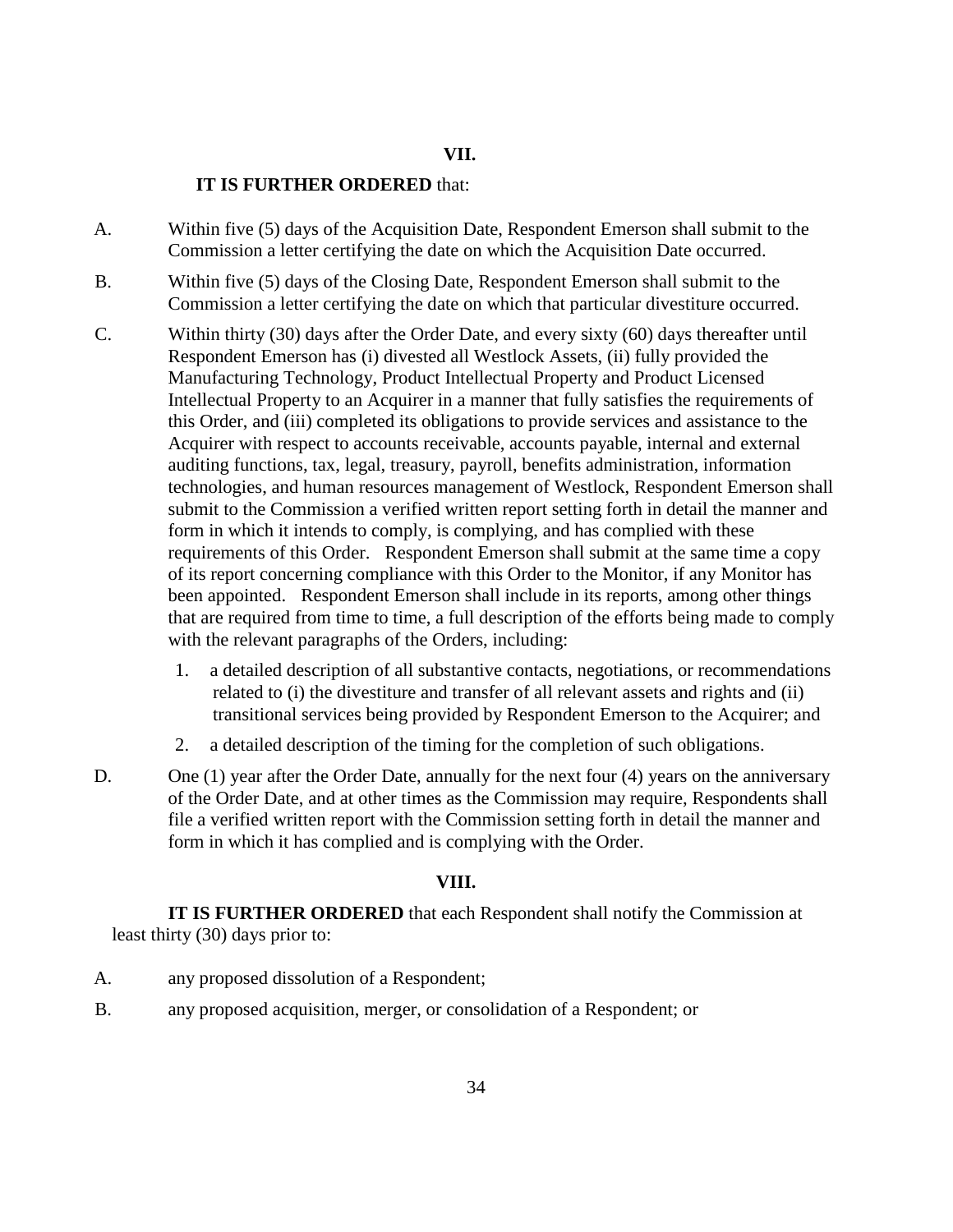C. any other change in a Respondent including, but not limited to, assignment and the creation or dissolution of subsidiaries, if such change might affect compliance obligations arising out of this Order.

## **IX.**

**IT IS FURTHER ORDERED** that, for purposes of determining or securing compliance with this Order, and subject to any legally recognized privilege, and upon written request and upon five (5) days' notice to a Respondent made to its principal United States offices, registered office of its United States subsidiary, or its headquarters address, that each Respondent shall, without restraint or interference, permit any duly authorized representative of the Commission:

- A. access, during business office hours of that Respondent and in the presence of counsel, to all facilities and access to inspect and copy all books, ledgers, accounts, correspondence, memoranda, and all other records and documents in the possession or under the control of that Respondent related to compliance with this Order, which copying services shall be provided by that Respondent at the request of the authorized representative(s) of the Commission and at the expense of that Respondent; and
- B. to interview officers, directors, or employees of that Respondent, who may have counsel present, regarding such matters.

#### **X.**

 **IT IS FURTHER ORDERED** that Respondent Pentair's obligations under this Decision and Order, other than (i) the covenant not to sue an Acquirer under certain Patents contained in Paragraph II.L. of this Order and (ii) the provisions regarding employment contained in Paragraph II.I, shall terminate on the date on which all of the following have occurred:

- A. Respondent Emerson has acquired over fifty (50) percent of the voting securities or equity interests of each of the Pentair Valves & Controls Subsidiaries;
- B. the Westlock Assets are completely owned and controlled either by Respondent Emerson or an Acquirer;
- C. with respect to any Westlock Product or related Product Intellectual Property or Manufacturing Technology, that is owned or controlled by Respondent Pentair prior to the Acquisition, Respondent Pentair has:
	- 1. transferred all rights and assets that were owned or controlled by Respondent Pentair prior to the Acquisition and necessary to effect the related divestitures to either Respondent Emerson or the Acquirer;
	- 2. transferred or otherwise provided all rights, assets or other resources that were owned or controlled by Respondent Pentair prior to the Acquisition and necessary for Respondent Emerson to provide the services and assistance to the Acquirer described in Paragraph II.F. to Respondent Emerson; and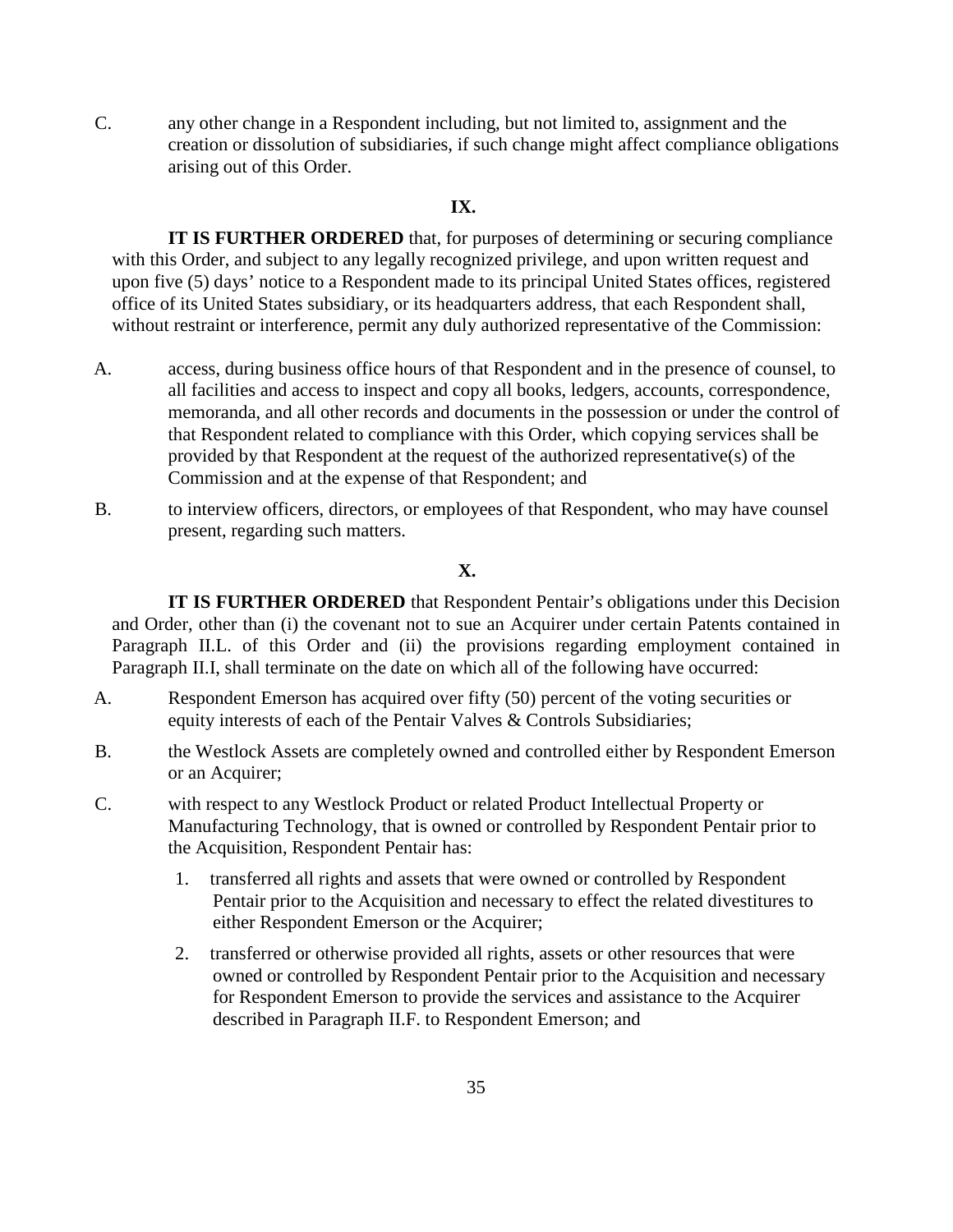- 3. secured all consents and waivers from all Third Parties that are necessary to divest the Westlock Assets to an Acquirer or certified that the Acquirer has executed all such agreements directly with each of the relevant Third Parties;
- D. with respect to any Product Licensed Intellectual Property, Respondent Pentair has granted or otherwise provided the rights to use such intellectual property either directly to the Acquirer, or to Emerson for the purposes of providing such rights to the Acquirer; and
- E. Respondent Pentair certifies to the Commission that all of the above-described acquisitions and transfers have occurred and all of the above-described consents and waivers from Third Parties have been provided to the Acquirer.

## **XI.**

**IT IS FURTHER ORDERED** that this Order shall terminate on June 12, 2027.

By the Commission.

Donald S. Clark Secretary

SEAL: ISSUED: June 12, 2017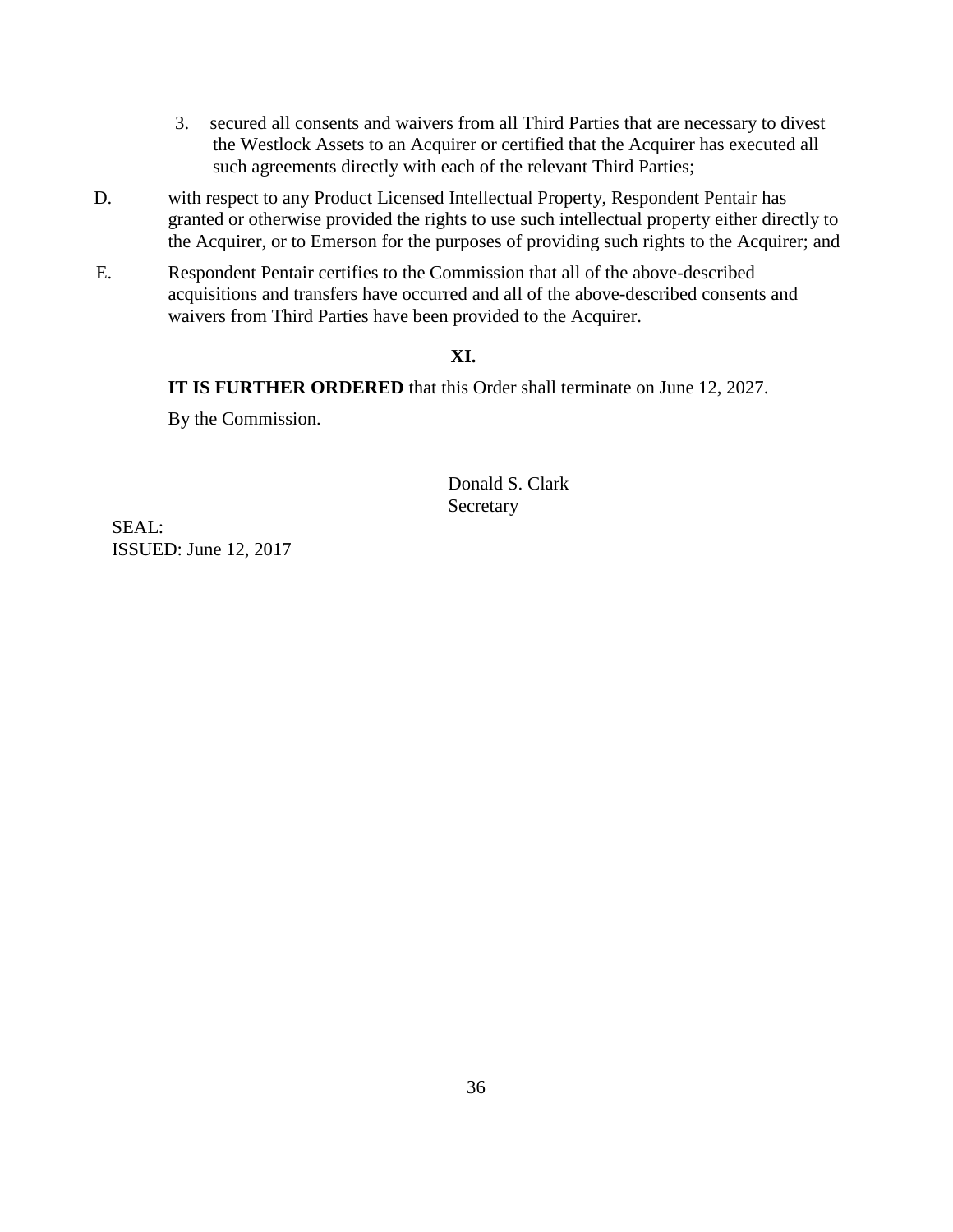# **NON-PUBLIC APPENDIX I ACQUISITION AGREEMENT**

**[Redacted From the Public Record Version, But Incorporated By Reference]**